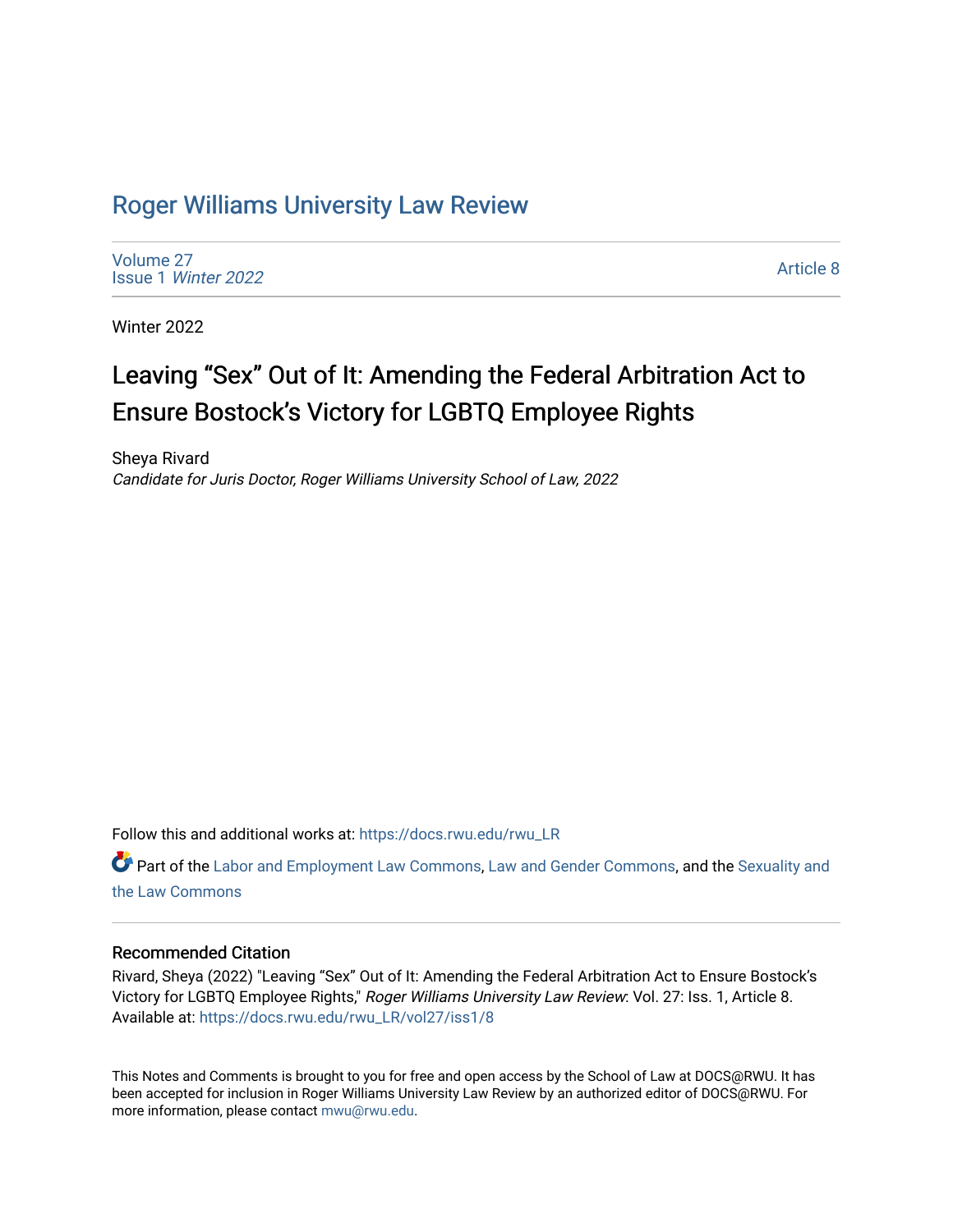## **Leaving "Sex" Out of It: Amending the Federal Arbitration Act to Ensure**  *Bostock***'s Victory for LGBTQ Employee Rights**

**Sheya Rivard**\*

#### **INTRODUCTION**

After reading the news that the Supreme Court had ruled in his favor, Gerald Bostock screamed and hugged his partner Andy: "The long, seven-year journey I've had, it's well worth every ache and pain. I didn't ask for this, but it needed to be done."1 Like Gerald Bostock, other LGBTQ2 employees from across the nation described being overcome with "sheer joy," "optimism," "relief," and a

<sup>2.</sup> This comment will use the acronym "LGBTQ" for lesbian, gay, bisexual, transgender, and queer. For the purposes of this comment, the acronym is intended to encompass all sexual orientations and gender identities. *Glossary of Terms,* HUM. RTS. CAMPAIGN, https://www.hrc.org/resources/glossary-ofterms [https://perma.cc/P6CA-3VAW] (last visited Mar. 3, 2021).



Candidate for Juris Doctor, Roger Williams University School of Law, 2022. Thank you to Professor Michael Yelnosky and the Roger Williams University Law Review Editorial Board for your insight and guidance throughout the writing process. I would also like to thank my friends, family, and wife for their encouragement and support.

<sup>1</sup>**.** Samantha Schmidt, *Fired after joining a gay softball league, Gerald Bostock wins landmark Supreme Court case,* SEATTLE TIMES (June 15, 2020, 3:02 PM), https://www.seattletimes.com/nation-world/fired-after-joining-agay-softball-league-gerald-bostock-wins-landmark-supreme-court-case/ [https://perma.cc/RB73-QQ9E].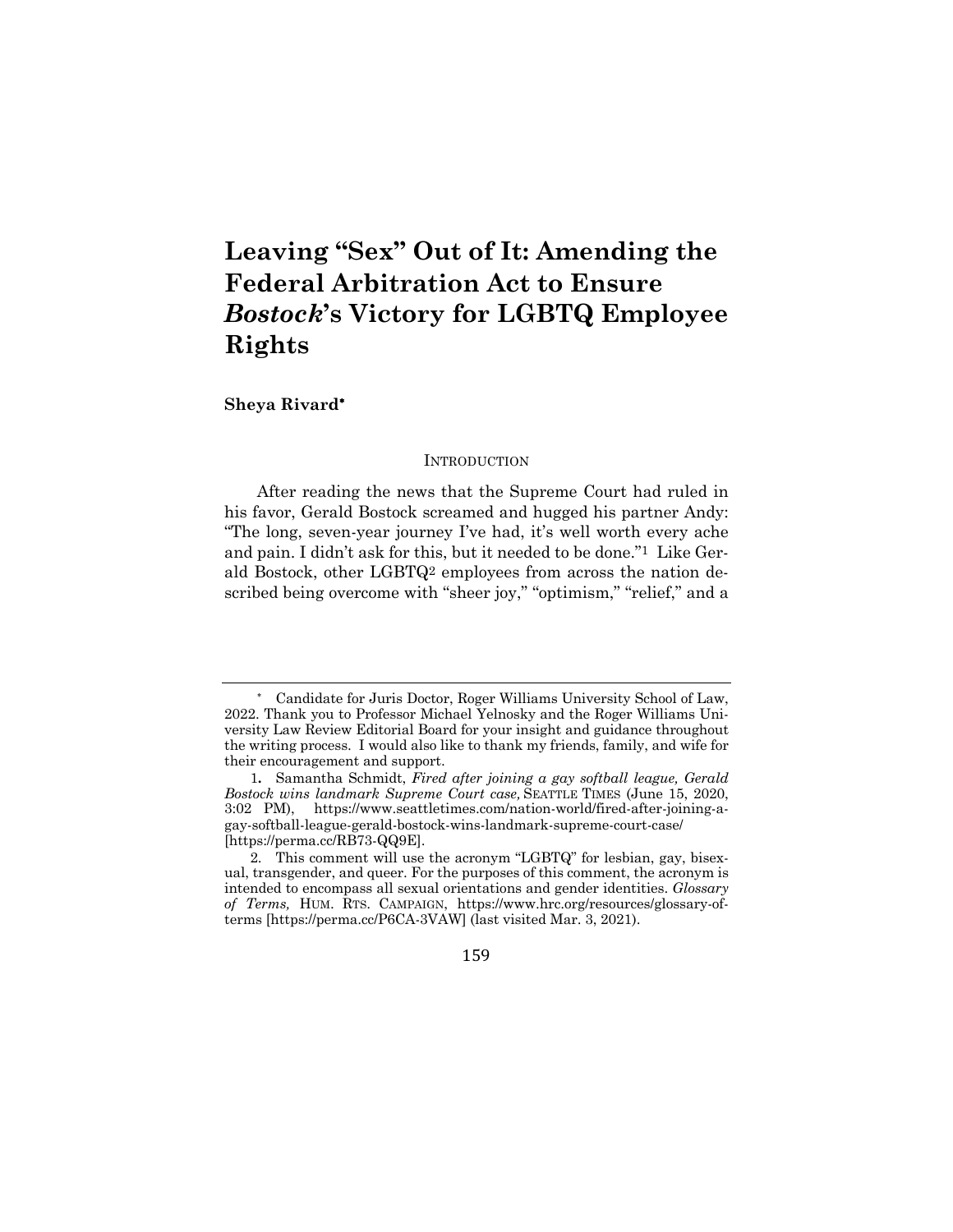sense of long-overdue "validation"3 upon seeing the Court's decision in *Bostock v. Clayton County, Georgia* on June 15, 2020.4 Prior to *Bostock*, approximately half of the country's estimated 8.1 million LGBTQ employees lived in states where they were not protected by local workplace discrimination laws, and in some states could be fired outright for their LGBTQ status.5 The *Bostock* decision ensured protections for all LGBTQ employees in holding that federal law,6 which prohibits discrimination "on the basis of sex,"7 includes people who claim discrimination based on their gender identity or sexual orientation.8 Understandably, *Bostock* was seen as a hardfought victory for LGBTQ employee rights and well worth celebrating.

However, a dark cloud looms over the ability of LGBTQ employees to fully exercise their rights under *Bostock*: mandatory arbitration agreements (MAAs). An MAA in the employment contract of an LGBTQ employee could contain the common provision that all disputes arising out of or related to the employment shall be subject to arbitration.9 The use of MAAs in employment contracts is widespread and has become increasingly prevalent over the last thirty years10 because of the Federal Arbitration Act (FAA) and the Supreme Court's broad interpretation of the FAA as favoring the enforceability of MAAs.11 Therefore, even though LGBTQ employees

11*. See infra* Part I.C.

<sup>3</sup>*. See* Amber Jamieson & Julia Reinstein, *The Supreme Court's LGBTQ Decision Will Have Huge Impacts for Those in States with no Prior Protections*, BUZZFEED (June 15, 2020, 6:50 PM), https://www.buzzfeednews.com/ article/juliareinstein/supreme-court-lgbtq-gay-transgender-lesbian-decision?bfsource=relatedmanual [https://perma.cc/E9MY-U7EK].

<sup>4</sup>*. See generally* Bostock v. Clayton County, Ga., 140 S. Ct. 1731 (2020).

<sup>5</sup>*. See* Dawn Ennis, *Analysis Shows Most States Lack Legal Protections for LGBTQ Workers*, FORBES (Oct. 25, 2019, 7:00 AM), https://www.forbes.com/ sites/dawnstaceyennis/2019/10/25/analysis-shows-most-states-lack-legal-protections-for-lgbtq-workers/?sh=3af4ad2d2d07 [https://perma.cc/2KFY-95JB].

<sup>6</sup>*. See* 42 U.S.C. § 2000e-2(a)(1).

<sup>7</sup>*. Id.*

<sup>8</sup>*. See Bostock*, 140 S. Ct. at 1754.

<sup>9</sup>*. See* KATHERINE V.W. STONE & ALEXANDER J.S. COLVIN, ECON. POL'Y INST., THE ARBITRATION EPIDEMIC 3 (2015).

<sup>10</sup>*. See* Jared Odessky, *LGBTQ+ Workers Are Winning Their Rights. But Because of Their Forced Arbitration, They Can't Use Them.,* NAT'L EMP'T L. PROJECT (June 15, 2018), https://www.nelp.org/blog/LGBTQ+-workerswinning-rights-forced-arbitration-cant-use/ [https://perma.cc/Y6XX-P6KZ].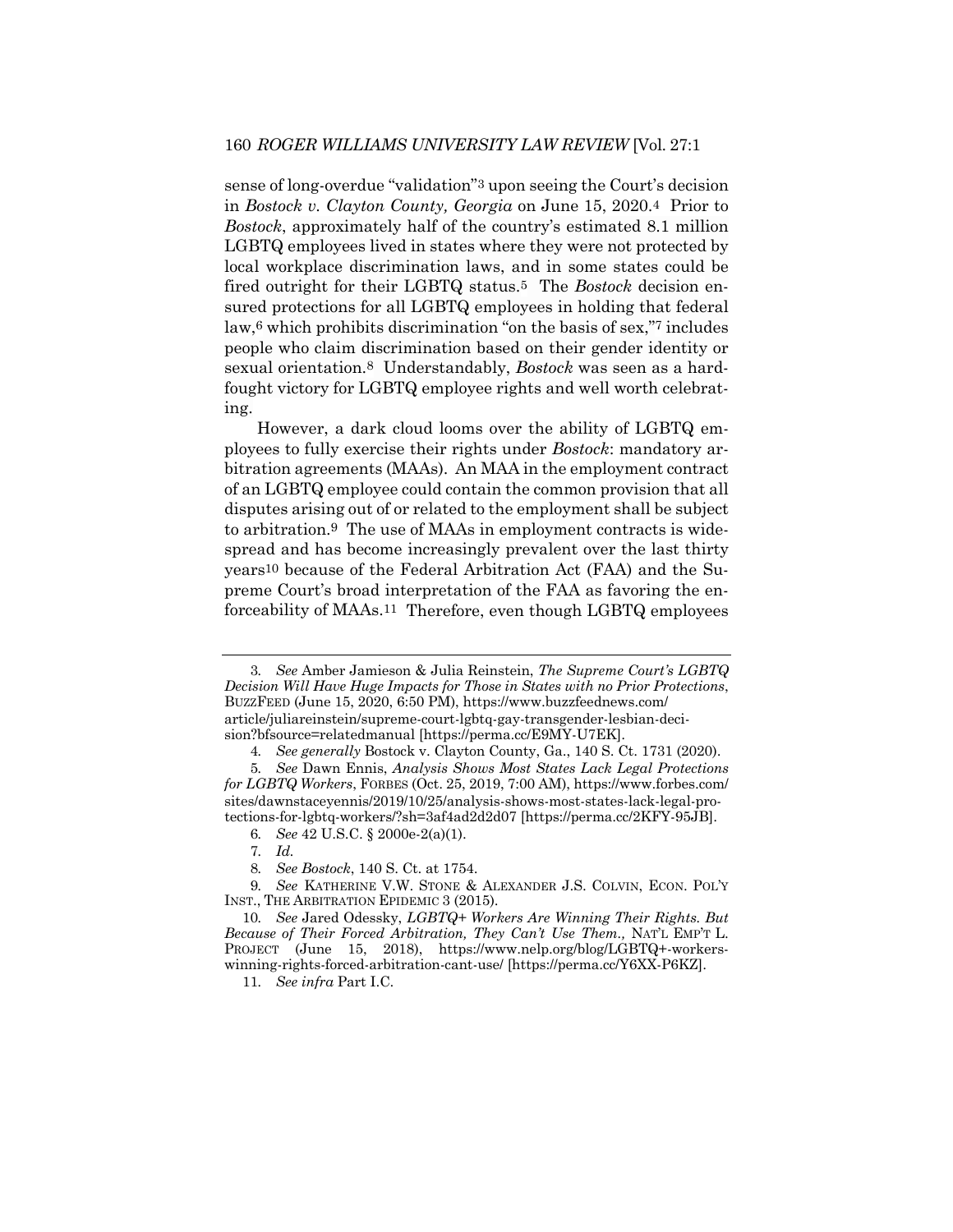have federal workplace protections from sex discrimination after *Bostock*, with an MAA in place an LGBTQ employee's only feasible avenue to bring a workplace sex discrimination claim is arbitration. LGBTQ employees generally do not have the ability to turn down a job because of an MAA, as LGBTQ employees often wield much less negotiating and bargaining power than the average employee due their increased likelihood to endure unemployment, poverty, homelessness, and other socioeconomic hardships.12 Additionally, the lack of diversity in the arbitration profession deters LGBTQ employees from pursuing discrimination claims and/or fully engaging in private, closed-door arbitration, as is required under MAAs.13 These issues faced by LGBTQ employees are exacerbated in the arbitration process through various ways, which typically favor the employer, such as removing an employee's right to a jury trial, insufficient discovery to make a viable claim, and the employer's choosing of the arbitrator.14

MAAs not only give employers the upper hand by eradicating the ability of LGBTQ employees to litigate sex discrimination claims, but they also threaten to undercut the *Bostock* victory for LGBTQ workplace protections altogether. As such, the FAA should be amended to exempt sex discrimination claims from MAAs because mandatory arbitration provides advantages to the employer to the detriment of employees, and LGBTQ employees—specifically transgender employees—experience significant socioeconomic disadvantages that other vulnerable employees do not.15 Further, after previous failed attempts,<sup>16</sup> current social movements and political support for victims of sex discrimination create a unique timing opportunity to limit the FAA's expansive power through an amendment that is narrow in scope.<sup>17</sup>

<sup>12</sup>*. LGBT Data & Demographics,* WILLIAMS INST., https://williamsinstitute.law.ucla.edu/visualization/lgbt-stats/?topic=LGBT#density [https://perma.cc/GP9Y-74S9] (last visited Mar. 7, 2021).

<sup>13</sup>*. See infra* Part II.B.

<sup>14.</sup> Devon M. Loerch, *The Man Behind the Curtain: How Mandatory Arbitration Impedes the Advancement of LGBTQ+ Rights*, 2020 J. DISP. RESOL. 151, 166 (2020).

<sup>15</sup>*. Id.*

<sup>16</sup>*. See infra* Part III.

<sup>17</sup>*. Id.*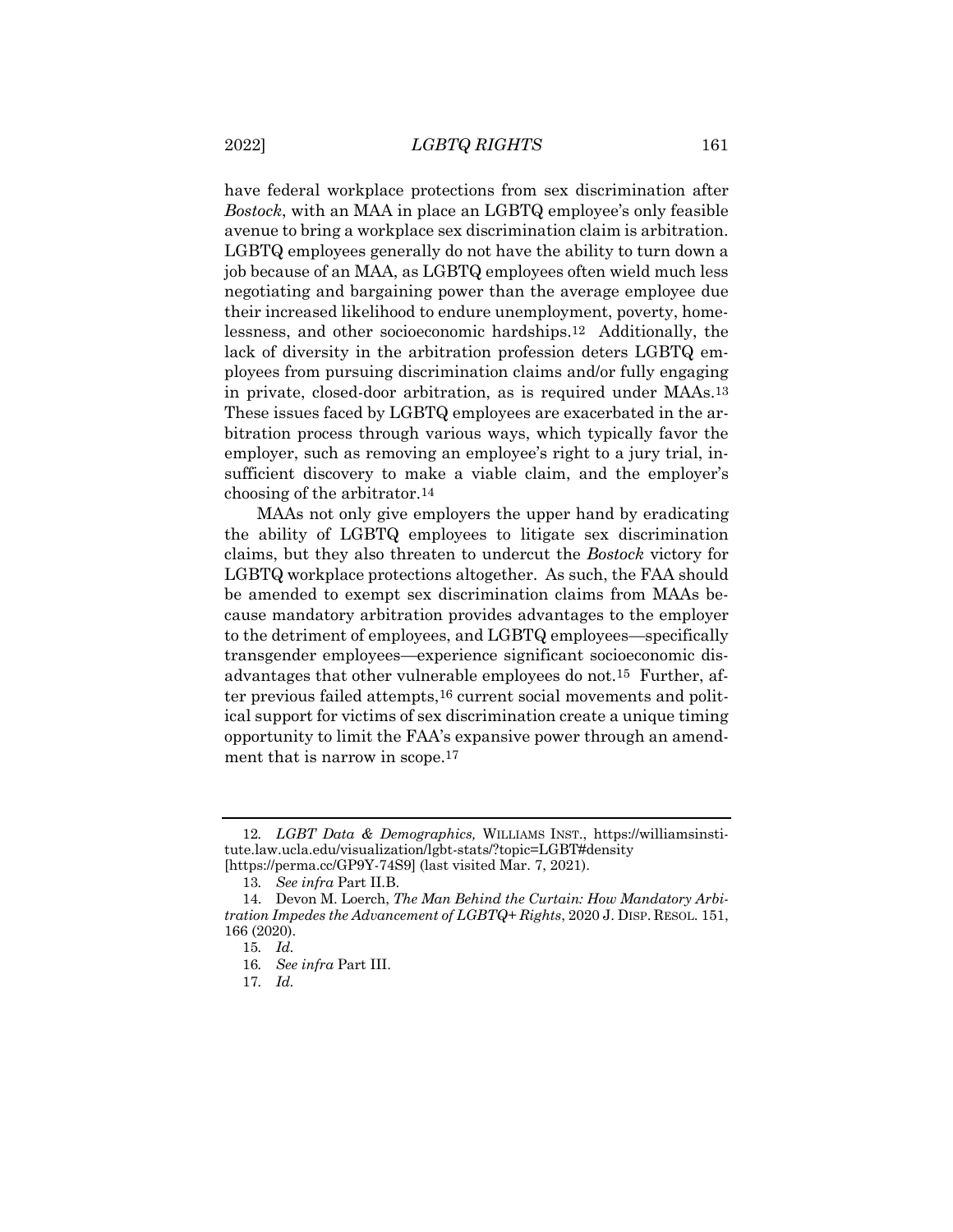#### 162 *ROGER WILLIAMS UNIVERSITY LAW REVIEW* [Vol. 27:1

Part I of this comment provides background on the protections granted to LGBTQ employees through the *Bostock* case, MAAs in the employment context, and the effects of the FAA and its interpretation by the Supreme Court regarding binding arbitration agreements in the American workplace. Part II discusses the unique socioeconomic challenges LGBTQ employees face and the ways in which mandatory arbitration provides advantages to the employer, which hurt the employee and do not promote the policy goals of anti-discrimination legislation. Part III provides a solution for how LGBTQ employees can address the far reach of mandatory arbitration and fully exercise their *Bostock* rights by capitalizing on current political support and social movements to push for federal legislation amending the FAA to exempt sex discrimination claims from MAAs.

## I. THE RELATIONSHIP BETWEEN *BOSTOCK*, MANDATORY ARBITRATION, AND THE FEDERAL ARBITRATION ACT

#### A. Bostock *and LGBTQ Rights*

The *Bostock* decision was rendered in a trio of cases, all of which, an employer fired a long-time employee shortly after the employee revealed that he or she was homosexual or transgender.18 The employees in each of these cases brought suit under Title VII of the Civil Rights Act alleging unlawful discrimination on the basis of sex.19 However, given that the Supreme Court had never considered the issue of whether discrimination based on sex under Title VII encompassed gay and transgender employees, the circuits that decided the three *Bostock* cases were at odds in their holdings.20

The Supreme Court settled the circuit split in *Bostock*.21 Title VII of the Civil Rights Act states that an employer is prohibited from, "refus[ing] to hire or . . . discharg[ing] any individual, or otherwise . . . discriminat[ing] against any individual with respect to his compensation, terms, conditions, or privileges of employment, because of such individual's race, color, religion, sex, or national

<sup>18.</sup> Bostock v. Clayton County, Georgia, 140 S. Ct. 1731, 1737 (2020).

<sup>19</sup>*. See id*.; 42 U.S.C. § 2000e-2(a)(1).

<sup>20</sup>*. Bostock*, 140 S. Ct. at 1738; Loerch, *supra* note 14, at 156.

<sup>21</sup>*. See Bostock,* 140 S. Ct. at 1737.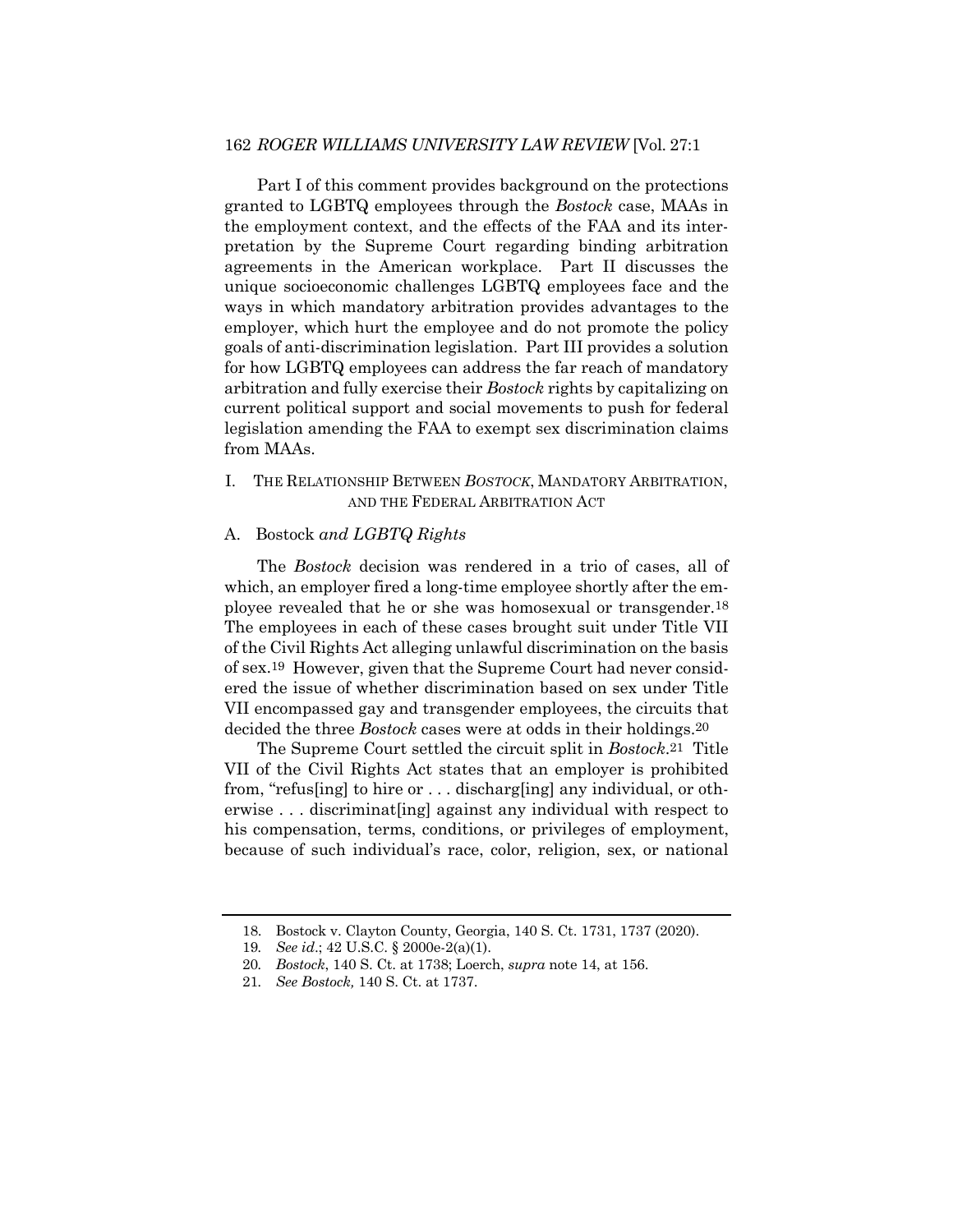origin."22 Justice Gorsuch, writing for the majority and employing a textualist mode of statutory interpretation, reasoned that employment decisions based on sexual orientation or gender identity necessarily involve reference to sex: "If the employer fires the male employee for no reason other than the fact he is attracted to men, the employer discriminates against him for traits or actions it tolerates in his female colleague."23 Similarly, he reasoned that discrimination against transgender employees was discrimination on the basis of sex. For example, discharging a transgender female employee and retaining "an otherwise identical employee who was identified as female at birth" is penalizing "a person identified as male at birth for traits or actions that it tolerates in an employee identified as female at birth."24 Accordingly, the Supreme Court concluded that discrimination because of an employee's gay or transgender status is discrimination on the basis of sex, and as such, gay and transgender employees are protected from sex discrimination under Title VII of the Civil Rights Act.25

Prior to *Bostock*, LGBTQ employees only had a patchwork of workplace protections varying from state to state, with thirty-three states providing some degree of protection for LGBTQ employees.26 After *Bostock*, in every state, federal protections apply to LGBTQ employees, giving LGBTQ employees the ability to bring a Title VII claim against their employer for sex discrimination.27 While *Bostock* will have a tremendous impact on LBGTQ employees, the pervasive use of forced/mandatory arbitration agreements in employment contracts threatens to limit the rights won by LGBTQ employees under *Bostock*.28

<sup>22.</sup> 42 U.S.C. § 2000e-2(a).

<sup>23</sup>*. Bostock,* 140 S. Ct. at 1741.

<sup>24</sup>*. Id.*

<sup>25</sup>*. See id.* at 1737.

<sup>26.</sup> Loerch, *supra* note 14, at 156–58; *see* Adam Liptak, *Civil Rights Law Protects Gay and Transgender Workers, Supreme Court Rules*, N.Y. TIMES (June 15, 2020, 10:44 AM), https://www.nytimes.com/2020/06/15/us/gaytransgender-workers-supreme-court.html?searchResultPosition=1 [https://perma.cc/8SCA-N3E3].

<sup>27.</sup> 42 U.S.C. § 2000e-2(a); *see Bostock,* 140 S. Ct. 1731 at 1754; *see also* Loerch, *supra* note 14, at 156–58.

<sup>28</sup>*. See Bostock,* 140 S. Ct. 1731 at 1754; *see also* Loerch, *supra* note 14, at 163.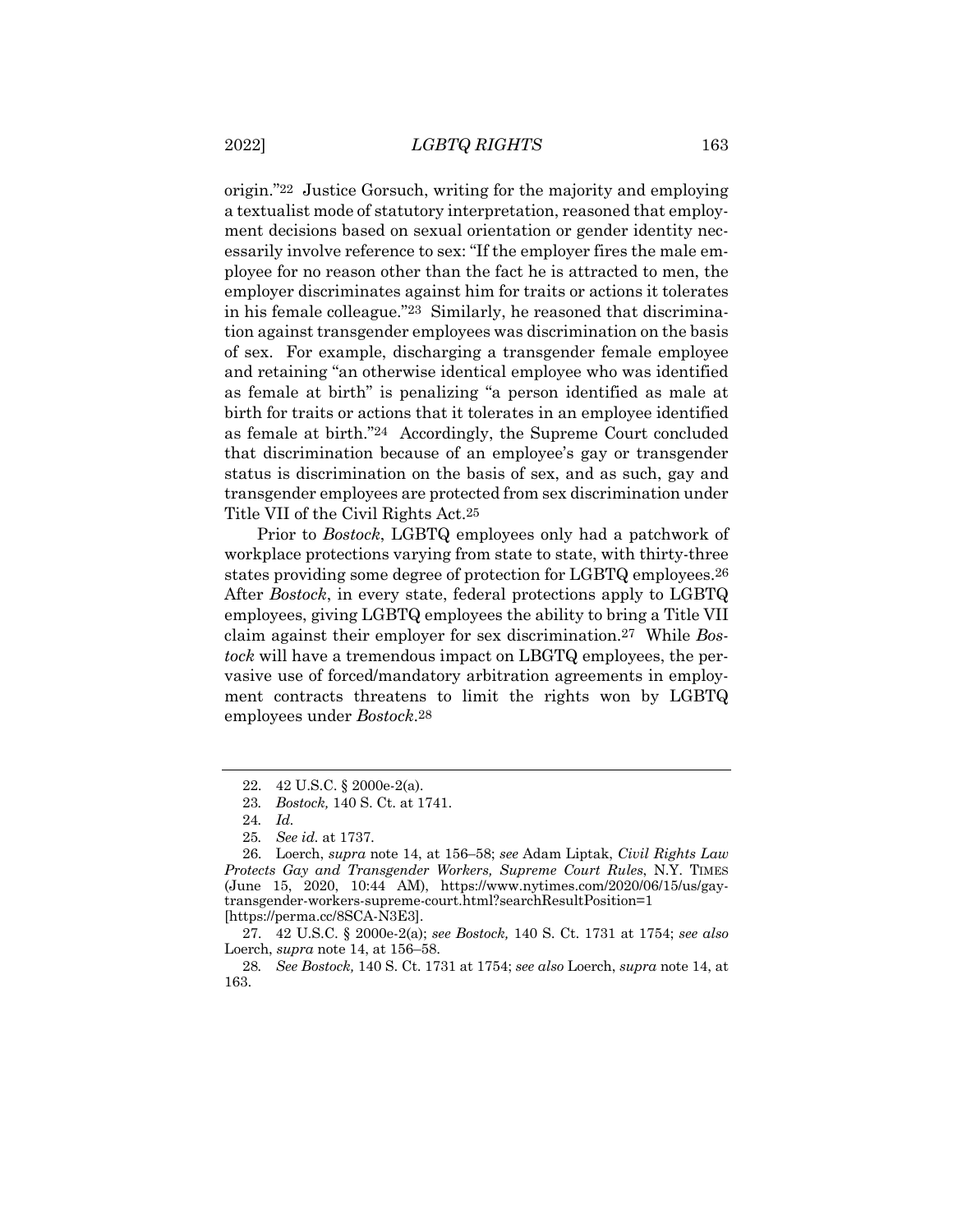#### 164 *ROGER WILLIAMS UNIVERSITY LAW REVIEW* [Vol. 27:1

#### B. *The Operation and Pervasiveness of MAAs*

Before exploring the federal statute that upholds the use of MAAs in the employment context, it is important to understand what mandatory arbitration entails and just how prevalent these agreements have become in the employment context.29 Generally, employers use arbitration agreements in employment contracts to control the dispute resolution forum by restricting an employee's ability to sue the employer in court. This is because when employees agree to binding arbitration agreements, they give up their ability to pursue any future claims in court arising from employment disputes, often termed predispute arbitration agreements.30 Further, such agreements frequently contain clauses requiring employees to waive their right to a jury trial and class action suits.31 Importantly, MAAs are often required as a condition of hire and if a potential employee does not sign the agreement, he or she does not get the job.32

If an employment contract contains an MAA, all claims against the employer must be dealt with through arbitration, which is an informal proceeding wherein, unless otherwise specified in the agreement, normal rules of evidence and civil procedure do not apply.33 In the context of employment contracts, the employer, as the creator of the MAA, is generally the one who designs and determines the terms of arbitration.34 Typically, the parties designate an arbitrator who hears the parties' arguments, witnesses

<sup>29</sup>*. See* Loerch, *supra* note 14, at 165; ALEXANDER J.S. COLVIN, ECON. POL'Y INST., THE GROWING USE OF MANDATORY ARBITRATION 5 (2017); Kathleen McCullough, *Mandatory Arbitration and Sexual Harassment Claims: #MeTooand Times up-Inspired Action Against the Federal Arbitration Act*, 87 FORDHAM L. REV. 2653, 2657 (2019).

<sup>30.</sup> COLVIN, *supra* note 29, at 1.

<sup>31.</sup> Vail Kohnert-Yount, Jared Odessky, & Sejal Singh, *No, Companies That Force Workers to Sign Away Their Right to Sue Are Not LGBTQ-Friendly,*  SLATE (Jan. 23, 2019, 4:26 PM), https://slate.com/news-and-politics/2019/01/human-rights-campaign-corporate-equality-index-arbitrationlgbtq.html [https://perma.cc/V8ML-4UVB].

<sup>32.</sup> IMRE S. SZALAI, EMP. RTS. ADVOC. INST. FOR L. & POL'Y, THE WIDESPREAD USE OF WORKPLACE ARBITRATION AMONG AMERICA'S TOP 100 COMPANIES 8 (2018).

<sup>33.</sup> STONE & COLVIN, *supra* note 9, at 5.

<sup>34</sup>*. See id.* ("The employee…has no real choice or ability to negotiate the terms of the arbitration clause.").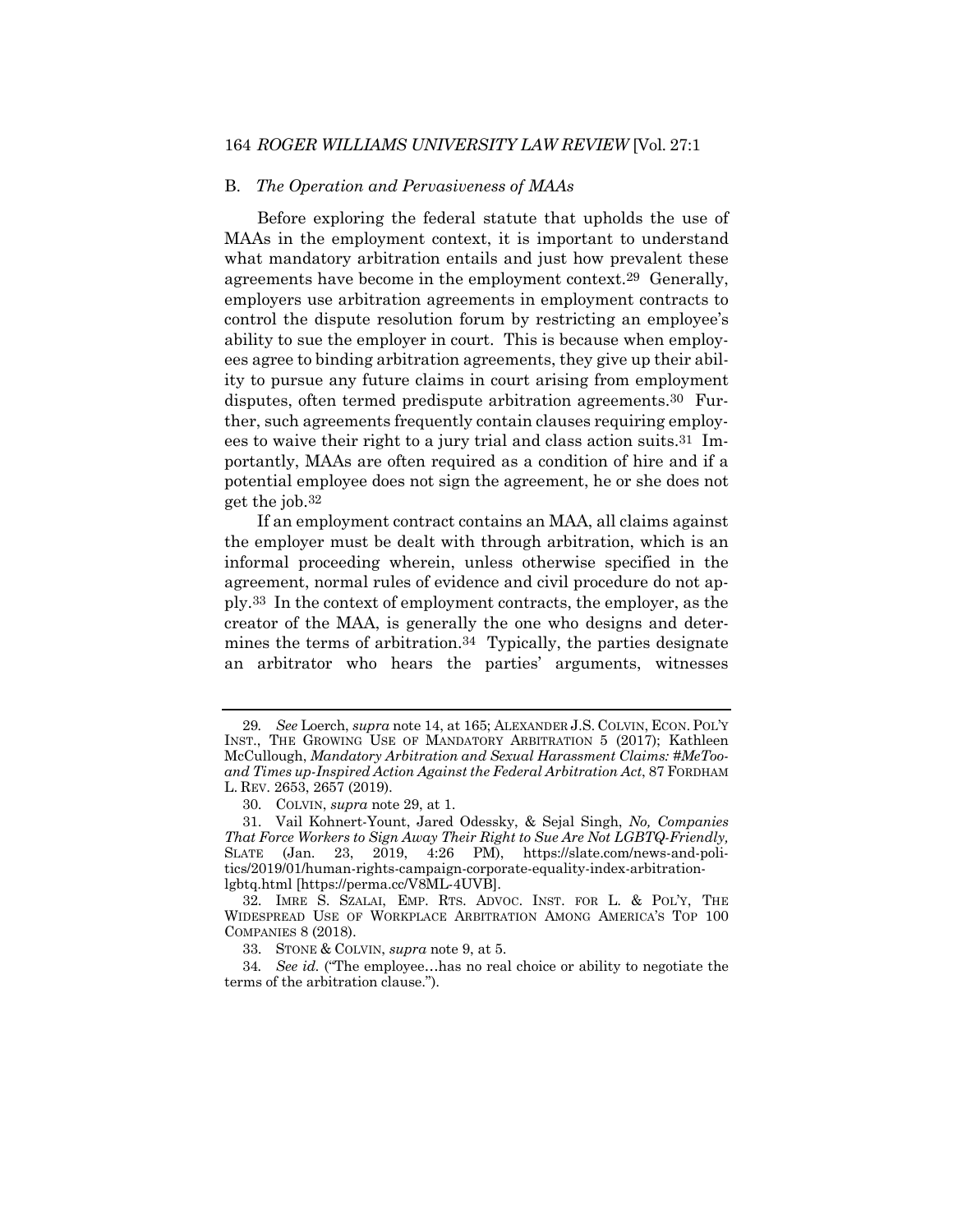testimony, and reviews evidence submitted by the parties.35 After the hearing, the arbitrator issues a binding award that leaves "no realistic possibility for appeal."36

Employers' use of MAAs in employment contracts has grown increasingly prevalent over the last thirty years.37 Today, it is estimated that over fifty percent of Fortune 100 companies require their employees to sign MAAs in regard to any employment dispute, and smaller entities have followed suit.38 As of 2017, 50.4% of nonunion, private-sector employers have MAAs in place for resolution of disputes with employees.39 Among companies with 1,000 or more employees, 65.1% have mandatory arbitration procedures.40 Even if MAAs are not signed upon hire, employers can and do require current employees to agree to amendments to their existing contracts or to sign separate MAAs.41 MAAs have taken hold of employment contracts in the American workforce and it is estimated that over half of all employment disputes in the last decade have been mandatorily arbitrated.42 All this to say, MAAs have an enormous influence in the employment context, as "over half of the American workforce has signed away their ability to vindicate their rights in court."43

### C. *A Strong Foundation for MAA Enforceability—the FAA and its Interpretation by the Supreme Courtmnk*

Congress enacted the FAA44 in 1925 and intended for the legislation to reach only parties with similar bargaining power who voluntarily agreed to arbitrate, and as such, was largely applied to commerce transactions.45 Following its enactment, however,

- 39. COLVIN, *supra* note 29, at 4–5.
- 40*. Id.* at 5.
- 41. Loerch, *supra* note 14, at 166.

44. 9 U.S.C. §§ 1–15.

45*. See* Loerch, *supra* note 14, at 163; Jean R. Sternlight, *Creeping Mandatory Arbitration: Is It Just?,* 57 STAN. L. REV. 1631, 1636 (2005) (discussing the passage of the FAA in 1925, "[T]he use of arbitration was [intended to be]

<sup>35</sup>*. Id.*

<sup>36</sup>*. Id.*

<sup>37</sup>*. See* Odessky, *supra* note 10.

<sup>38.</sup> SZALAI, *supra* note 32, at 11.

<sup>42</sup>*. Id.*

<sup>43</sup>*. Id*. at 165.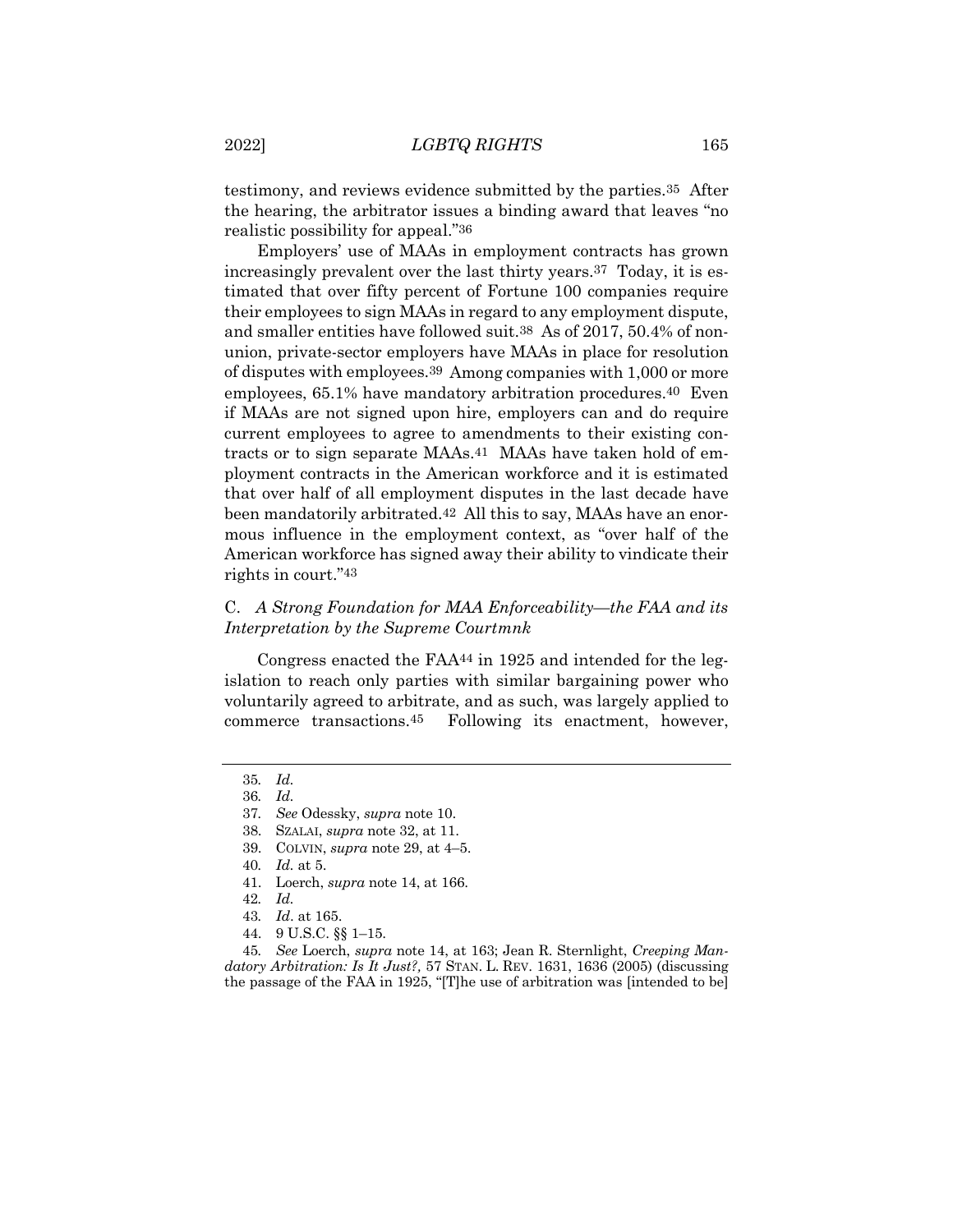American businesses broadly embraced arbitration as a cheaper, more efficient method of resolving disputes as compared to civil litigation, so that today it has, "[infiltrated] the realm of the private citizen."46 While the language of the FAA is fairly brief,47 the Supreme Court has interpreted it expansively, rendering decisions that have enforced MAAs in the employment context, limited an employee's ability to challenge them, and preempted the ability of states to regulate MAAs.48 Through the Court's broad interpretation of the FAA, and by operation of the Supremacy Clause of the Constitution,49 MAAs in employment contracts are now binding on millions of American employees, preventing them from seeking justice through civil litigation.50

Initially, Title VII claims enjoyed protection from the FAA's reach in compelling arbitration. Decided in 1974, *Alexander v. Gardner-Denver Co*. was one of the first and most significant cases regarding MAAs and statutory claims in the employment context.51 In *Alexander*, a drill operator whose union contract contained an arbitration clause attempted to bring a race discrimination claim in

47. 9 U.S.C. § 2 ("[a] written provision in any maritime transaction or a contract evidencing a transaction involving commerce to settle by arbitration a controversy thereafter arising out of such contract or transaction, or the refusal to perform the whole or any part thereof, or an agreement in writing to submit to arbitration an existing controversy arising out of such a contract, transaction, or refusal, shall be valid, irrevocable, and enforceable, save upon such grounds as exist at law or in equity for the revocation of any contract.").

48*. See* Moses H. Cone Mem'l Hosp. v. Mercury Constr. Corp., 460 U.S. 1, 24–25, (1983) ("Section 2 [of the FAA] is a congressional declaration of a liberal federal policy favoring arbitration agreements . . . . The Arbitration Act establishes that, as a matter of federal law, any doubts concerning the scope of arbitrable issues should be resolved in favor of arbitration."); Southland Corp. v. Keating*,* 465 U.S. 1, 10–11 (1984); Mitsubishi Motors v. Soler Chrysler-Plymouth, 473 U.S. 614, 640 (1985); Gilmer v. Interstate/Johnson Lane Corp., 500 U.S. 20, 26–27 (1991).

- 49. U.S. CONST. art. VI, cl. 2.
- 50. STONE & COLVIN, *supra* note 9, at 3–4.
- 51*. See generally* Alexander v. Gardner-Denver Co., 415 U.S. 36 (1974).

limited to business-to-business or management/union contexts…when one Senator voiced a concern that arbitration contracts might be 'offered on a takeit-or-leave-it basis to captive customers or employees,' the Senator was reassured by the bill's supporters that they did not intend for the bill to cover such situations.").

<sup>46.</sup> Michael L. Rustad et al., *An Empirical Study of Predispute Mandatory Arbitration Clauses in Social Media Terms of Service Agreements,* 34 U. ARK. LITTLE ROCK L. REV. 643, 676 (2012).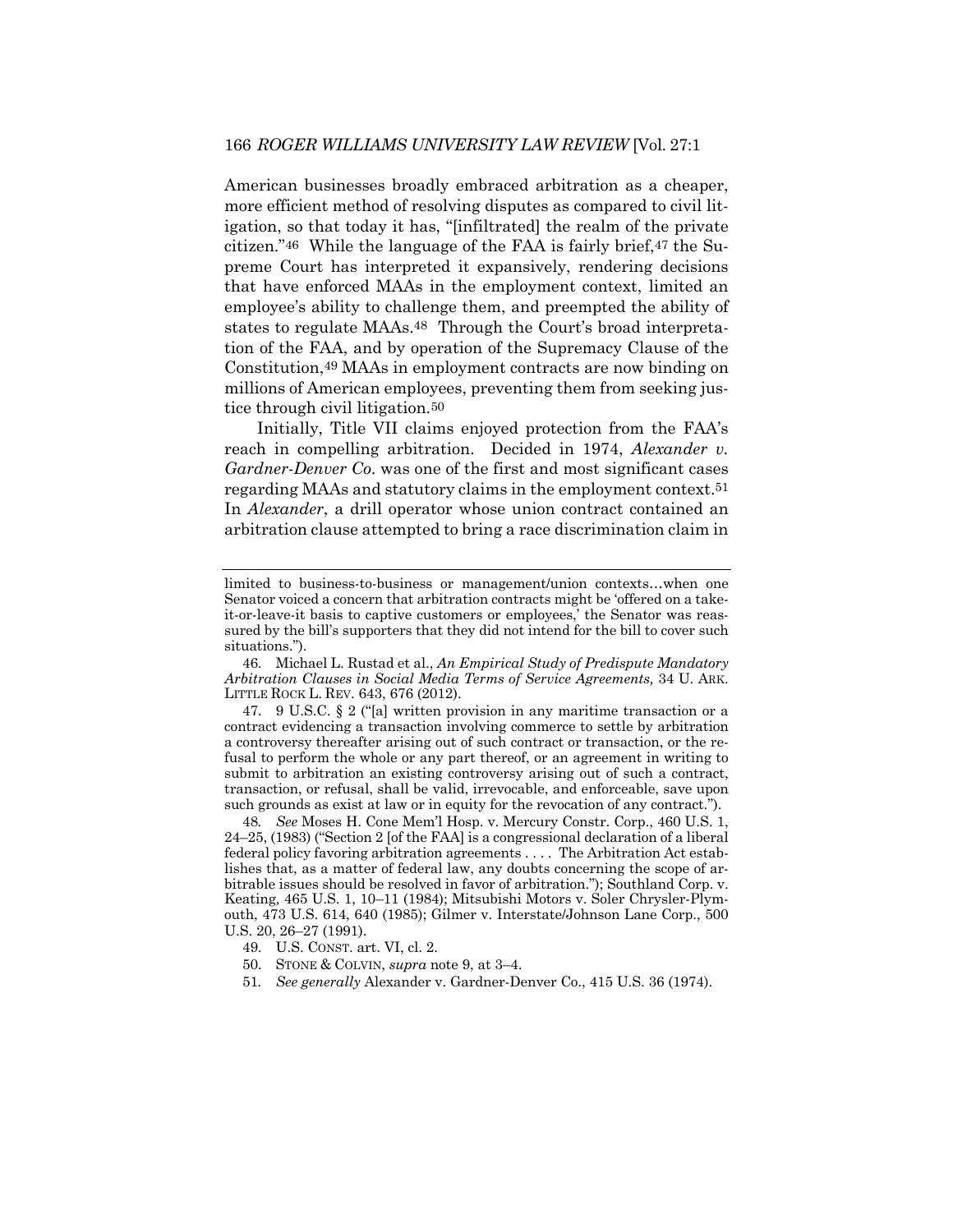district court, even though the issue had already been decided adversely against the employee in arbitration.52 The lower court granted the employer's summary judgement motion, in which the employer argued that the race discrimination claim had already been decided by the arbitrator and as such, the employee was not then able to bring the claim in court.53 The case made its way up to the Supreme Court which held that, at least in regard to arbitration conducted under the union's collective bargaining agreement, an employee could bring a discrimination claim in court, even if he or she had already lost on that claim in arbitration.54 The Court reasoned that because the labor arbitrators in *Alexander* only had authority to decide contractual rights and not individual statutory rights,55 that Congress intended for the "final responsibility for enforcement of Title VII [to be] vested with federal courts."56 Further, Title VII's policy goal of preventing and remedying discrimination in the workplace would be best served by allowing "an employee to pursue fully both his remedy under the . . . arbitration clause" and in the courts.57 After *Alexander*, all indications pointed to statutory claims, like Title VII claims, being exempt from MAAs in employee contracts.58

Then, in 1991, the Supreme Court in *Gilmer v. Interstate/Johnson Lane Corp.* effectively erased this exemption.59 In *Gilmer*, the Supreme Court held that the FAA controlled and compelled arbitration in a dispute in which an employee sued his employer in court for age discrimination under the Age Discrimination in Employment Act (ADEA).60 In a seeming about-face from *Alexander*, the Court concluded that mandatory arbitration in employment disputes involving an alleged violation of federal anti-discrimination statutes was not inconsistent with the "framework and

<sup>52</sup>*. Id.* at 43.

<sup>53</sup>*. Id*.

<sup>54</sup>*. See id.* at 59–60.

<sup>55</sup>*. See id.* at 53–54.

<sup>56</sup>*. Id.* at 44.

<sup>57</sup>*. Id.* at 59–60; Taylor J. Freeman Peshehonoff*, Title VII's Deficiencies Affect #MeToo: A Look at Three Ways Title VII Continues to Fail America's Workforce*, 72 OKLA. L. REV. 479, 510 (2020).

<sup>58.</sup> Freeman Peshehonoff, *supra* note 57, at 511.

<sup>59</sup>*. See* McCullough, *supra* note 29, at 2666.

<sup>60</sup>*. See* Gilmer v. Interstate/Johnson Lane Corp., 500 U.S. 20, 26 (1991).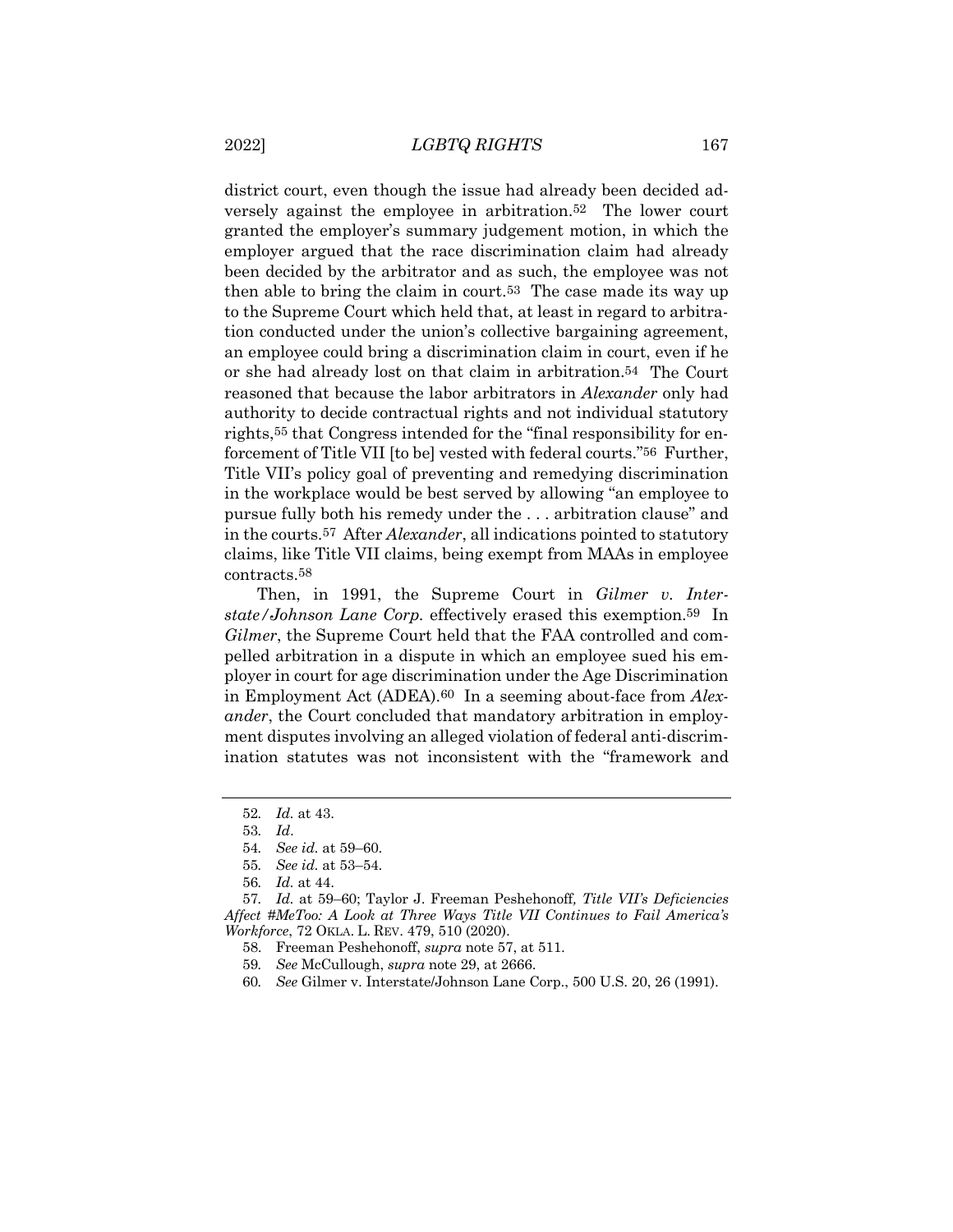purposes" of the statutes.61 The Court distinguished *Alexander* in several ways,62 but notably by pointing out that the outcome of *Alexander* turned on the employee's rights under the particular terms of his union's collective bargaining agreement, but in *Gilmer*, no such union collective bargaining agreement was present.63 Further, in addressing the policy concerns of statutory claims laid out in *Alexander*64 the Court in *Gilmer* reasoned that, an agreement to arbitrate a statutory claim, such as an ADEA claim, is "not a waiver of substantive rights, but merely an agreement to resolve claims arising from those rights in an arbitral, rather than a judicial, forum"65 and "so long as the prospective litigant effectively may vindicate [his or her] statutory cause of action in the arbitral forum, the statute will continue to serve both its remedial and deterrent function."66 The Court in *Gilmer* also explained that, given the relatively infrequent use of arbitration agreements in the workplace at the time, "it [was] unlikely that all or even most ADEA claimants [would] be subject to arbitration agreements."67 After *Gilmer*,

*Id.*

<sup>61</sup>*. Id.* at 27.

<sup>62</sup>*. Id.* at 35. The Supreme Court noted the differences between *Gilmer* and *Alexander* when it stated:

There are several important distinctions between the Gardner-Denver line of cases and the case before us. First, those cases did not involve the issue of the enforceability of an agreement to arbitrate statutory claims. Rather, they involved the quite different issue whether arbitration of contract-based claims precluded subsequent judicial resolution of statutory claims. Since the employees there had not agreed to arbitrate their statutory claims, and the labor arbitrators were not authorized to resolve such claims, the arbitration in those cases understandably was held not to preclude subsequent statutory actions. Second, because the arbitration in those cases occurred in the context of a collective bargaining agreement, the claimants there were represented by their unions in the arbitration proceedings.

<sup>63</sup>*. Id.* ("An important concern therefore was the tension between collective representation and individual statutory rights, a concern not applicable to the present case.").

<sup>64.</sup> Alexander v. Gardner-Denver Co., 415 U.S. 36, 59–60 (1974).

<sup>65.</sup> Marsha Levinson, *Mandatory Arbitration: How the Current System Perpetuates Sexual Harassment Cultures in the Workplace*, 59 SANTA CLARA L. REV. 485, 498 (2020) (quoting *Gilmer*, 500 U.S. at 26).

<sup>66</sup>*. Gilmer*, 500 U.S. at 28 (quoting Mitsubishi Motors Corp. v. Soler Chrysler-Plymouth, Inc., 473 U.S. 614, 637 (1985)).

<sup>67</sup>*. Id.* at 32.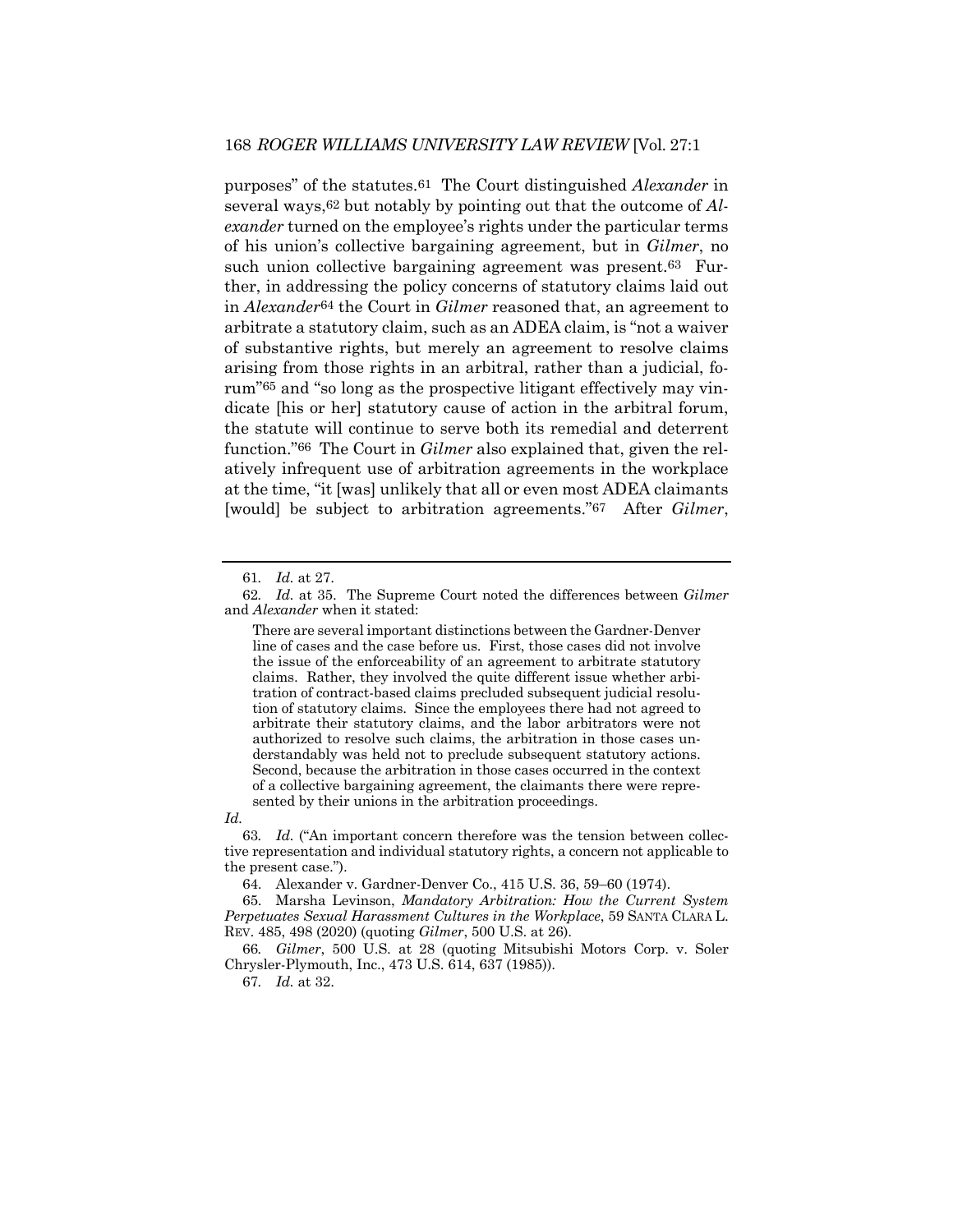lower courts began compelling arbitration in cases involving alleged employer violations of federal anti-discrimination statutes.68 Encouraged by the Supreme Court's decision in *Gilmer*, the percentage of American workers forced to sign employment contracts with MAAs grew from under three percent in 1992 to nearly twenty-five percent in the early 2000s.69

In holding that the FAA manifests a "liberal federal policy favoring arbitration agreements"70 which preempts conflicting state statutes, *Gilmer* also paved the way for later cases that build on this precedent and strengthen the force of the FAA.71 Following *Gilmer*, the Supreme Court explicitly ruled in *Circuit City v. Adams* that the FAA applied to MAAs in employment contracts.72 In 2011, the Supreme Court strengthened the FAA's power to preempt state laws regarding arbitration provisions in contracts in *AT&T Mobility LLC v. Concepcion*.73 In *Concepcion,* the Court held that the FAA preempted a California law and state court ruling that attempted to apply the contract defense of unconscionability to a class action waiver in an arbitration agreement.74 The Court held that the state law was invalid because it "interfered with the fundamental attributes of arbitration."75 In writing for the majority, Justice Scalia affirmed that, "[s]tates cannot require a procedure that is inconsistent with the FAA."76

More recently, in 2018, the Supreme Court in *Epic Sys. Corp. v. Lewis* continued to expand the scope of the FAA, holding that because the FAA requires arbitration agreements to be enforced according to their terms, a class action waiver included in an MAA precluded employees from seeking judicial relief as a generally

<sup>68</sup>*. See, e.g.,* Alford v. Dean Witter Reynolds, Inc., 939 F.2d 229, 230 (5th Cir. 1991); Williams v. Katten, Muchin & Zavis, 837 F. Supp. 1430, 1443 (N.D. Ill. 1993).

<sup>69.</sup> Odessky, *supra* note 10.

<sup>70</sup>*. Gilmer,* 500 U.S. at 25 (quoting Moses H. Cone Mem'l Hosp. v. Mercury Constr. Corp., 460 U.S. 1, 24 (1983)).

<sup>71</sup>*. Id.* at 24–25; Levinson, *supra* note 65, at 498.

<sup>72.</sup> Circuit City Stores, Inc. v. Adams, 532 U.S. 105, 119 (2001).

<sup>73</sup>*. See* AT&T Mobility LLC v. Concepcion, 563 U.S. 333, 343 (2011).

<sup>74</sup>*. Id.* at 352.

<sup>75</sup>*. Id.* at 344 ("The overarching purpose of the FAA…is to ensure the enforcement of arbitration agreements according to their terms so as to facilitate streamlined proceedings.").

<sup>76</sup>*. Id.* at 351.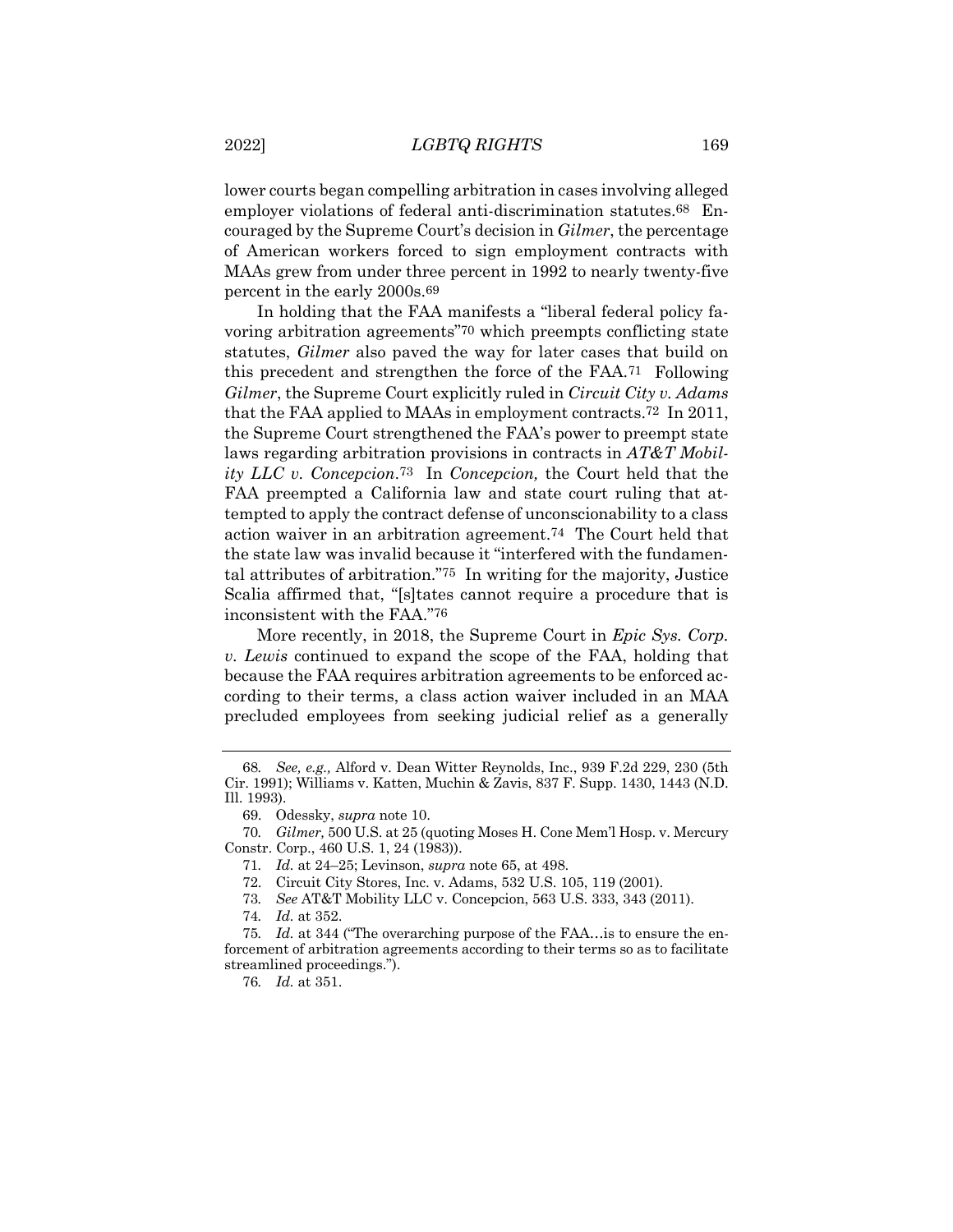applicable contract defense did not apply.77 In concert with cases like *Concepcion*, the Court in *Epic Systems* gave the go-ahead for employers to use class action waivers in MAAs, furthering the FAA onslaught on employee rights by diminishing employees' ability to band together to protect their rights.78

In short, because of the expansive interpretation of the FAA by the Supreme Court, even with post-*Bostock* Title VII protections, an LGBTQ employee who has signed an MAA with their employer may never get to fully vindicate their rights by having "their day in court." As such, federal legislative action is needed on the FAA to ensure that *Bostock* is not a hollow victory.

## II. MANDATORY ARBITRATION PROVIDES ADVANTAGES FOR THE EMPLOYER TO THE DETRIMENT OF THE VULNERABLE EMPLOYEES TITLE VII IS INTENDED TO PROTECT

Arbitration is not without its benefits, and proponents of mandatory arbitration clauses argue that these provisions result in more cost-efficient and expeditious resolution of employment disputes than civil litigation.79 Civil litigation is an arduous process that is often delayed by overloaded dockets, protracted discovery,

<sup>77</sup>*. See* Epic Sys. Corp. v. Lewis, 138 S. Ct. 1612, 1624–1625 (2018). The Court rejected employees' argument that the class action waivers at issue were illegal and thus unenforceable under the FAA as they violated employee rights under the National Labor Relations Act. *See id.* The Court reasoned that the class action waivers were not illegal under the NLRA and were therefore enforceable because "[The NLRA] does not express approval or disapproval of arbitration. It does not mention class or collective action procedures. It does not even hint at a wish to displace the Arbitration Act—let alone accomplish that much clearly and manifestly, as our precedents demand." *Id.* at 1264.

<sup>78</sup>*. See id.* at 1633, 1640, 1646 (Ginsburg, J., dissenting) ("The Court today subordinates employee-protective labor legislation to the Arbitration Act. In so doing, the Court . . . ignores the destructive consequences of diminishing the right of employees to band together in confronting an employer. . . . Forced to face their employers without company, employees ordinarily are no match for the enterprise that hires them. Employees gain strength, however, if they can deal with their employers in numbers . . . . The inevitable result of today's decision will be the underenforcement of federal and state statutes designed to advance the well-being of vulnerable workers."); *see also* Odessky, *supra* note 10.

<sup>79</sup>*. See* Charles B. Craver, *The Use of Non-Judicial Procedures to Resolve Employment Discrimination Claims*, 11 KAN. J.L. & PUB. POL'Y 141, 158 (2001); *see also* Brian Farkas, *The Continuing Voice of Dissent: Justice Thomas and the Federal Arbitration Act*, 22 HARV. NEGOT. L. REV. 33, 37 (2016).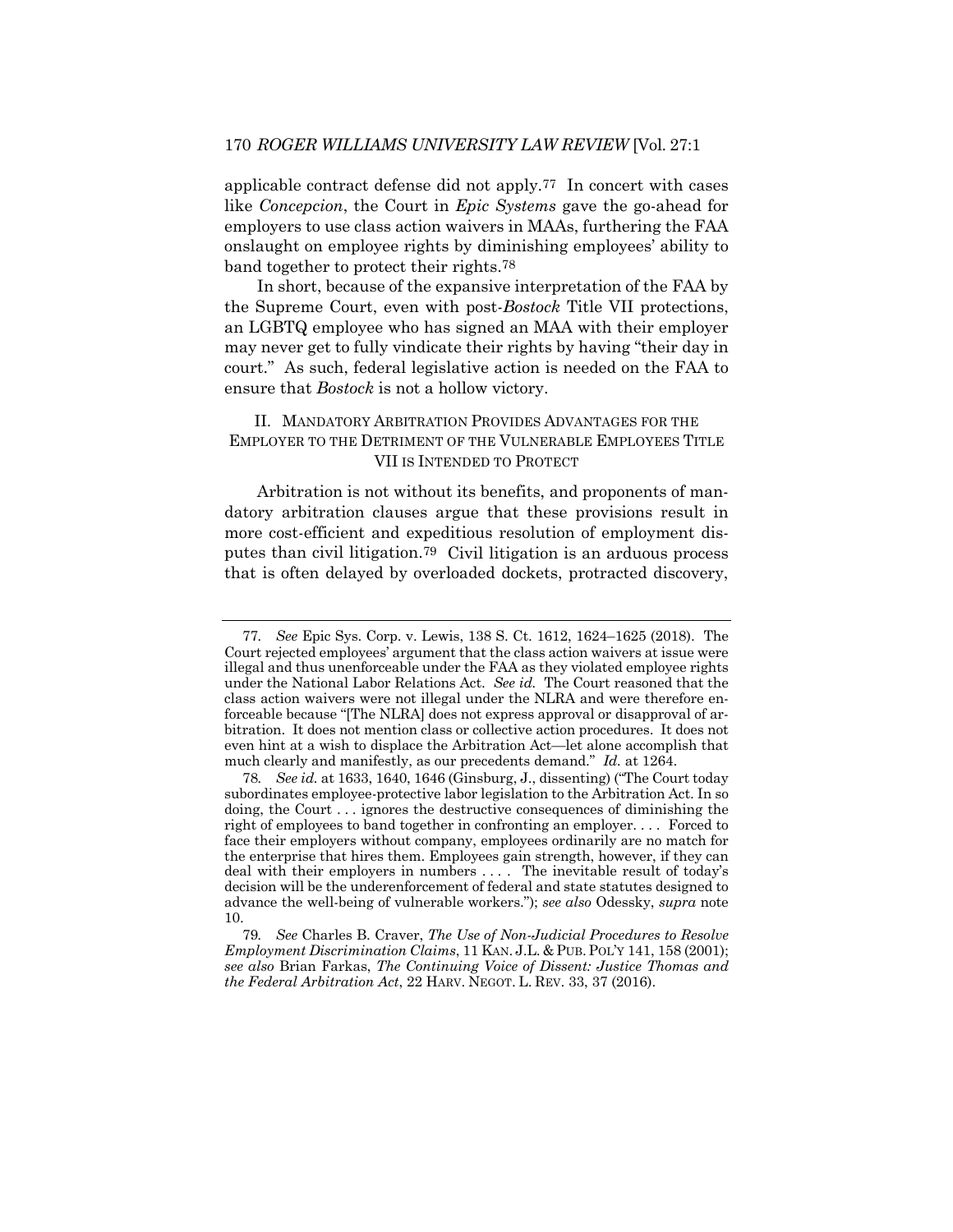sophisticated rules of evidence and procedure, and time-intensive jury trials.80 Proponents of arbitration argue that the speed and informality of arbitration as opposed to litigation decreases the cost to parties.81 Additionally, parties may prefer arbitration over litigation because arbitration is more private, as hearings do not take place in an open courtroom and are not open to the public.82 Therefore, the privacy provided by arbitration allows both employers and employees to keep damaging, sensitive, or valuable information out of the public eye.83

However, the employer is the primary beneficiary of these advantages, especially when arbitration is used as the exclusive forum for anti-discrimination claims brought by vulnerable parties with relatively little bargaining power, such as LGBTQ employees.84 Because of the advantages the employer receives through mandatory arbitration of discrimination claims, and the fact that LGBTQ employees experience unique and significant socioeconomic disadvantages in employment, in order to allow LGBTQ employees to fully vindicate their rights won under *Bostock*, the FAA should be amended to exempt sex discrimination claims from mandatory arbitration.

## A. *LGBTQ Employees Already Face Significant Disadvantages in the Employment Context, Calling into Question the Balance of Power and Voluntariness of MAAs*

Currently, nearly sixteen percent of Generation Z, individuals aged eighteen to twenty-three in 2020, identifies as LGBTQ.85 This means that more of the American population, and current or potential members of the workforce, identify as LGBTQ than ever

<sup>80</sup>*. See* Farkas, *supra* note 79, at 37.

<sup>81</sup>*. See Concepcion*, 563 U.S. at 345.

<sup>82</sup>*. See* Amy J. Schmitz, *Untangling the Privacy Paradox in Arbitration*, 54 U. KAN. L. REV. 1211, 1211 (2006).

<sup>83</sup>*. See generally id*. at 1223–25 (discussing merchant groups' and other organizations' preference for arbitration to keep matters private and tailored to a specific industry).

<sup>84</sup>*. See infra* Part II.A.

<sup>85.</sup> Jeffrey M. Jones, *LGBT Identification Rises to 5.6% in Latest U.S. Estimate*, GALLUP (Feb. 24, 2021), https://news.gallup.com/poll/329708/lgbt-identification-rises-latest-estimate.aspx [https://perma.cc/PH4T-5MMW].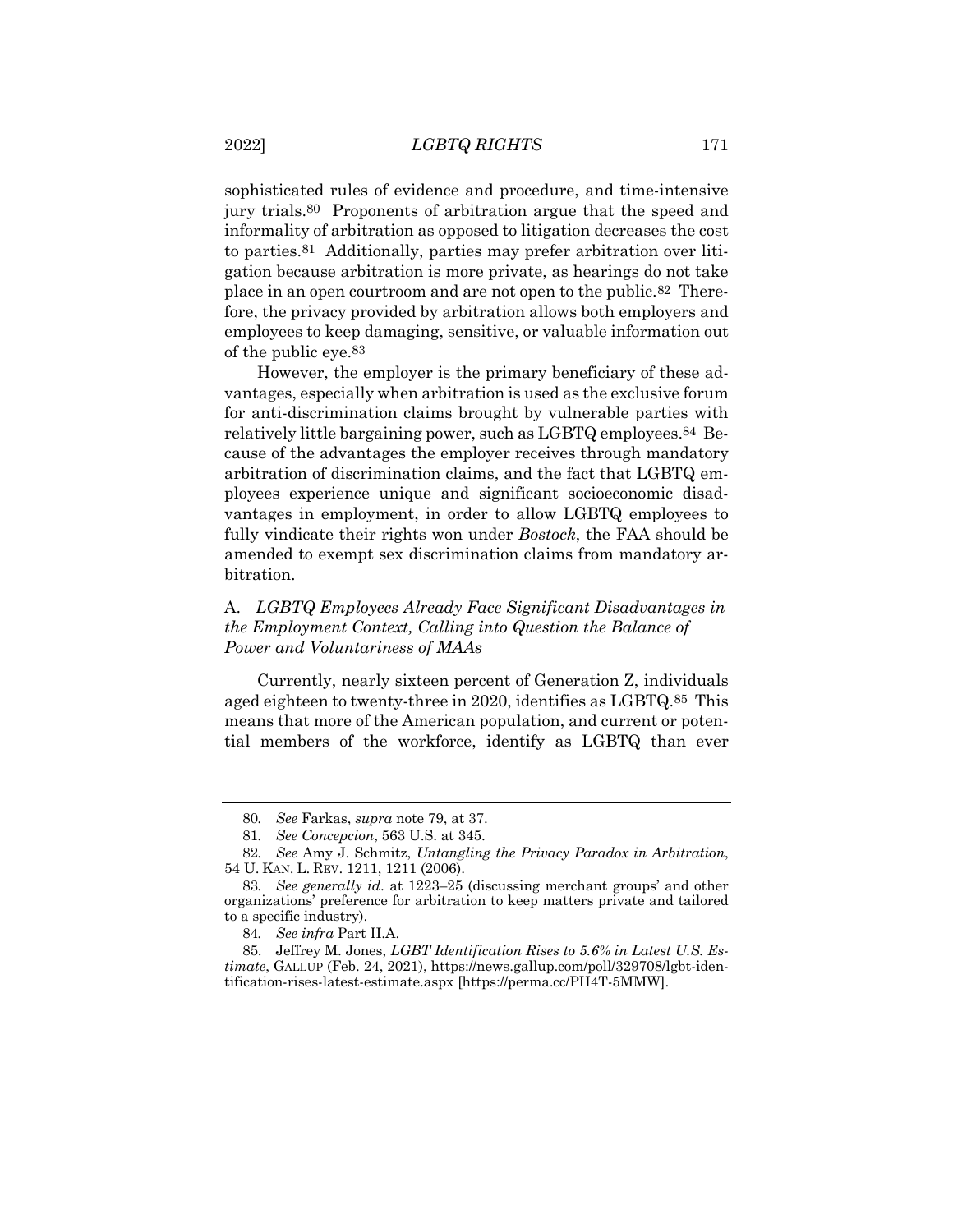before.86 However, LGBTQ employees, especially transgender employees, experience discrimination in the workplace at a startlingly high rate.<sup>87</sup> A 2014 study estimated that between eight and seventeen percent of lesbian, gay, and bisexual workers were denied employment or unfairly fired on the basis of their sexual orientation.88 For transgender employees, that number is even higher. The National Center for Transgender Equality (NCTE) estimates that more than one in four transgender people have lost a job due to bias, and more than three-fourths have experienced some form of workplace discrimination.89 Gillian Branstetter, a spokesperson for the NCTE, said this workplace discrimination has a ripple effect that "contributes to a crisis of homelessness, poverty and violence faced by too many in our community."90 Further, the LGBTQ community as a whole experiences unemployment, poverty, food insecurity, and homelessness at higher rates than the national average.<sup>91</sup> Because of these socioeconomic factors, LGBTQ employees have even less negotiating power than the average employee when it comes to turning down a job or refusing to sign an MAA, and brings into

<sup>86</sup>*. Id.* This study also found that 9.1% of Millennials (born 1981–1996) identify as LGBTQ, 3.8% of Generation X (born 1965–1980), 2% of Baby Boomers (born 1946–1964), and only 1.3% of Traditionalists (born before 1946).

<sup>87</sup>*. See* Sharita Gruberg, *Beyond Bostock: The Future for LGBTQ Rights,* CTR. FOR AM. PROGRESS 1, 2 (Aug. 26, 2020, 9:01 AM), https://www.americanprogress.org/issues/lgbtq-rights/reports/2020/08/26/489772/beyond-bostock-future-lgbtq-civil-rights/ [https://perma.cc/U989-JXEB].

<sup>88</sup>*. Id.*

<sup>89.</sup> *Issues* | *Employment*, NAT'L CTR. FOR TRANSGENDER EQUAL., tps://transequality.org/issues/employment [https://perma.cc/4ABF-VTSH] https://transequality.org/issues/employment (last visited Feb. 28, 2021).

<sup>90.</sup> Julie Moreau, *'Laughed out of interviews': Trans workers discuss job discrimination*, NBC NEWS (Oct. 6, 2019, 2:22 PM), https://www.nbcnews.com/ feature/nbc-out/laughed-out-interviews-trans-workers-discuss-job-discrimination-n1063041 [https://perma.cc/EE9C-WEWM].

<sup>91</sup>*. LGBT Data & Demographics,* WILLIAMS INST., https://williamsinstitute.law.ucla.edu/visualization/lgbt-stats/?topic=LGBT#density

<sup>[</sup>https://perma.cc/V7LQ-BM7H] (last visited Sep. 9, 2021). The COVID-19 pandemic exacerbated these numbers to reveal more disparity in healthcare coverage and poverty levels. *See* Elliott Kozuch, *HRC Releases Research Brief on the Vulnerabilities of the LGBTQ Community During the COVID-19 Crisis,*  HUM. RTS. CAMPAIGN (Mar. 20, 2020), https://www.hrc.org/news/hrc-releasesresearch-brief-on-lgbtq-community-during-covid-19-crisis [https://perma.cc/3GY9-RTJ3].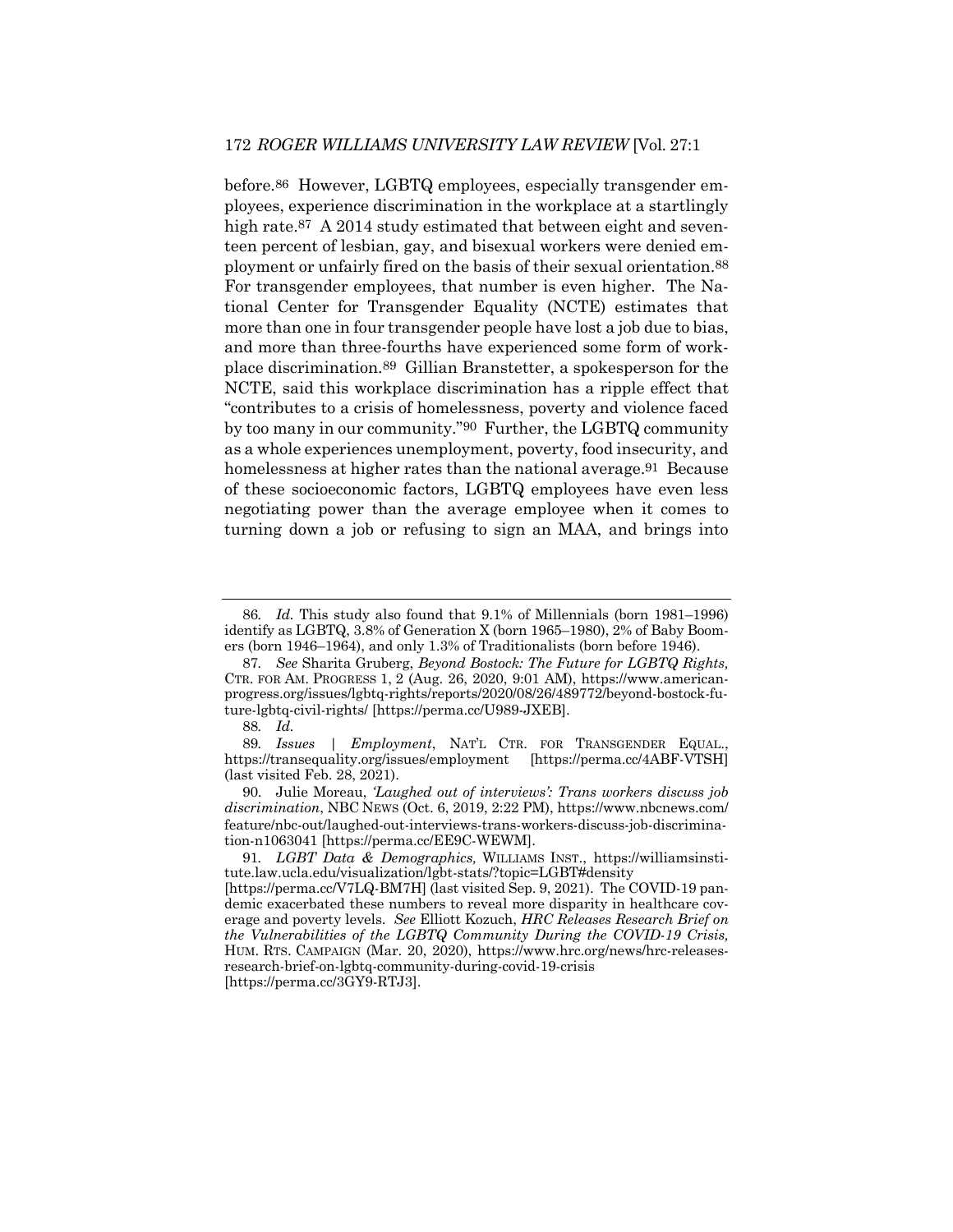question just how voluntarily employees enter into these agreements<sup>92</sup>

Further, due to the Supreme Court's interpretation of the FAA, and the practical restrictions of administrative agencies, LGBTQ employees have extremely limited options to address disadvantages due to poverty or power imbalances once they have signed an MAA. For example, if an LGBTQ employee experiencing poverty wanted to bring a class action with other employees against an employer for alleged sex discrimination, the Supreme Court has effectively taken away this cost-sharing option for employees, as class action waivers are enforceable in mandatory arbitration clauses.93 Bringing a discrimination claim through the Equal Employment Opportunity Commission (EEOC) is also a way an LGBTQ employee with few resources could navigate around an MAA and save significant monetary costs.94 Ideally, the EEOC, which can and does litigate discrimination claims on behalf of some employees, would serve as a cost-effective option for LGBTQ employees.95 The Court in *Gilmer* even responded to critiques of mandatory arbitration by pointing to the EEOC as a viable option for an employee wanting to pursue a discrimination claim through litigation.96 However, the EEOC like many other government agencies, is "overburdened and underfunded."97 Consequently, most employees who file a

97. Meagan Glynn, Note, *#TimesUp for Confidential Employment Arbitration of Sexual Harassment Claims*, 88 GEO. WASH. L. REV. 1042, 1055 (2020);

<sup>92</sup>*. See* Loerch, *supra* note 14, at 167 ("A ruling recently handed down by the National Labor Relations Board (NLRB) has also allowed employers to rescind job offers or terminate an existing job if an individual fails to accept the terms laid out in an employment contract.").

<sup>93</sup>*. Id.* at 168.

<sup>94</sup>*. See Filing a Charge of Discrimination*, EQUAL EMP'T OPPORTUNITY COMM'N, https://www.eeoc.gov/filing-charge-discrimination [perma.cc/US2G-SK2Z] (last visited Sep. 8, 2021).

<sup>95</sup>*. See* Equal Emp. Opportunity Comm'n v. Waffle House, Inc., 534 U.S. 279, 297–98 (2002) (holding that the EEOC was not prohibited from pursuing discrimination claim even though employee signed an arbitration agreement as the FAA does not mention enforcement by public agencies or place restrictions on a nonparty to the agreement's choice to pursue a claim).

<sup>96.</sup> Gilmer v. Interstate/Johnson Lane Corp., 500 U.S. 20, 28 (1991) ("We also are unpersuaded by the argument that arbitration will undermine the role of the EEOC in enforcing the ADEA. An individual ADEA claimant subject to an arbitration agreement will still be free to file a charge with the EEOC, even though the claimant is not able to institute a private judicial action.").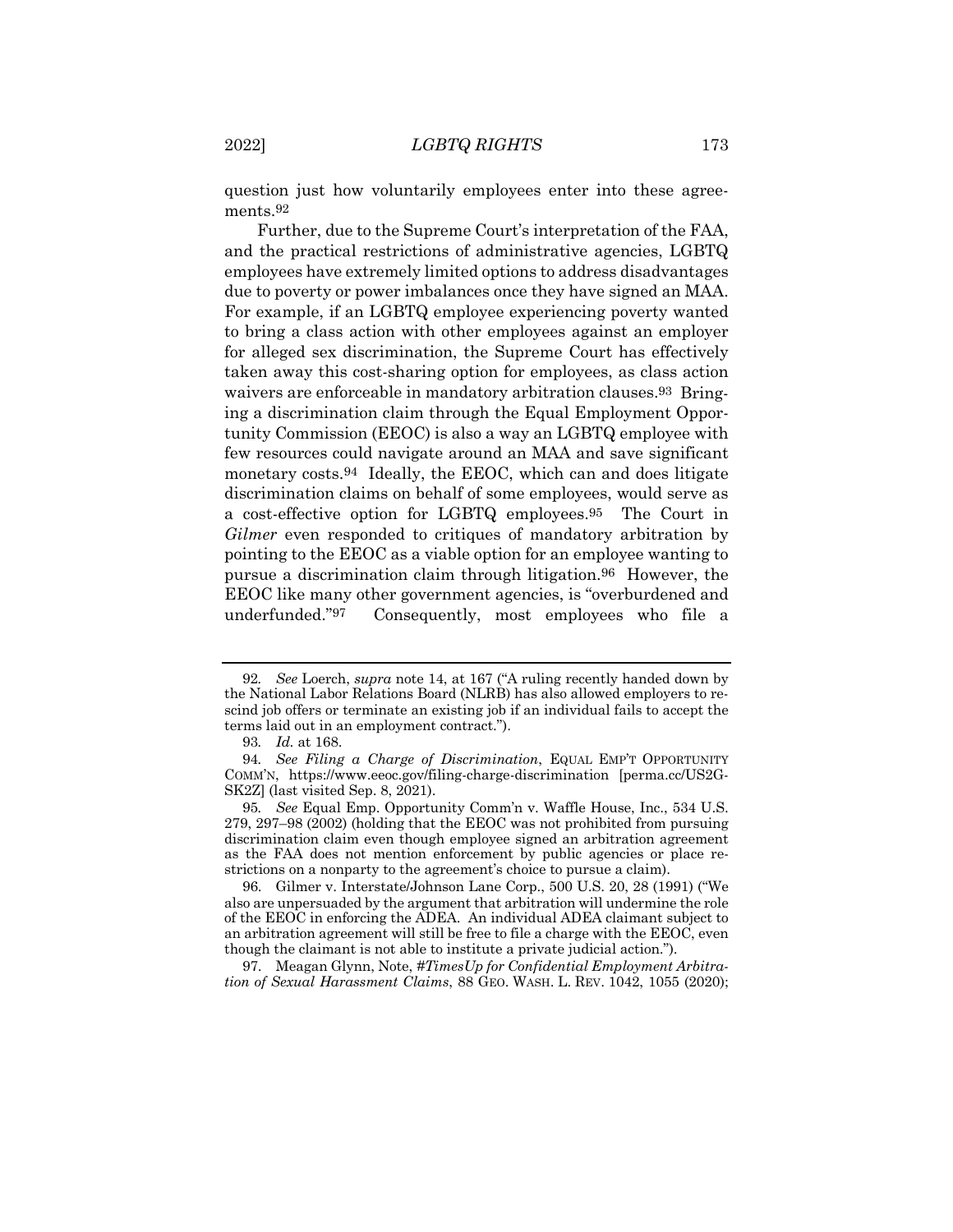discrimination claim with the EEOC do not receive representation or resolution through the EEOC.98 Due to socioeconomic factors, many LGBTQ employees have little to no negotiating power when it comes to refusing a job because of an MAA, and other methods such as class actions or EEOC resolution are not always viable options. As such, the FAA needs to be amended to ensure that LGBTQ employees can enforce their rights, without being forced into arbitration.

## B. *Mandatory Arbitration Favors the Employer and Disadvantages the Discriminated Against Employee, Going Against the Purposes of Anti-Discrimination Legislation*

The challenges that LGBTQ employees face—significant socioeconomic hardships, little bargaining power, and the lack of options to avoid arbitration after having signed an MAA—are exacerbated during the arbitration process, which overall hurts vulnerable employees.99 While arbitration certainly has time and cost benefits, mandatory arbitration, especially in regard to discrimination claims, has significant shortcomings that ultimately favor the employer and not the party alleging discrimination. Additionally, the purpose of employment discrimination statutes, which is to "achieve the public goal of eliminating discrimination in the workplace,"100 is not achieved through an arbitration process that disproportionately favors the employer.101 As such, litigation is a

100. Geraldine Szott Moohr, *Arbitration and the Goals of Employment Discrimination Law*, 56 WASH. & LEE L. REV. 395, 399 (1999).

101. Employees also experience disadvantages in arbitration in a very tangible way: they win less in damages. *See* STONE & COLVIN, *supra* note 9, at 19– 20 (detailing a study showing that on average, employee plaintiffs' overall damages awarded in mandatory arbitration are \$23,548 and the average overall damages for employment discrimination claims awarded in federal court

*see also* Stacy A. Hickox & Michelle Kaminski, *Measuring Arbitration's Effectiveness in Addressing Workplace Harassment*, 36 HOFSTRA LAB. & EMP. L.J. 293, 301–02 (2019) (providing statistics showing that the EEOC can take on very few claims and is overworked).

<sup>98.</sup> Glynn, *supra* note 97, at 1055. It is also possible that post-*Bostock*, the EEOC may receive even more sex discrimination claims from LGBTQ employees as some of these employees are now empowered to make these claims after the Supreme Court's decision. *See* McCullough, *supra* note 29, at 2667–68 (showing an increase in sex discrimination claims by 13.6% to the EEOC the year after the #MeToo movement took off in 2017).

<sup>99</sup>*. See infra* Part II.A.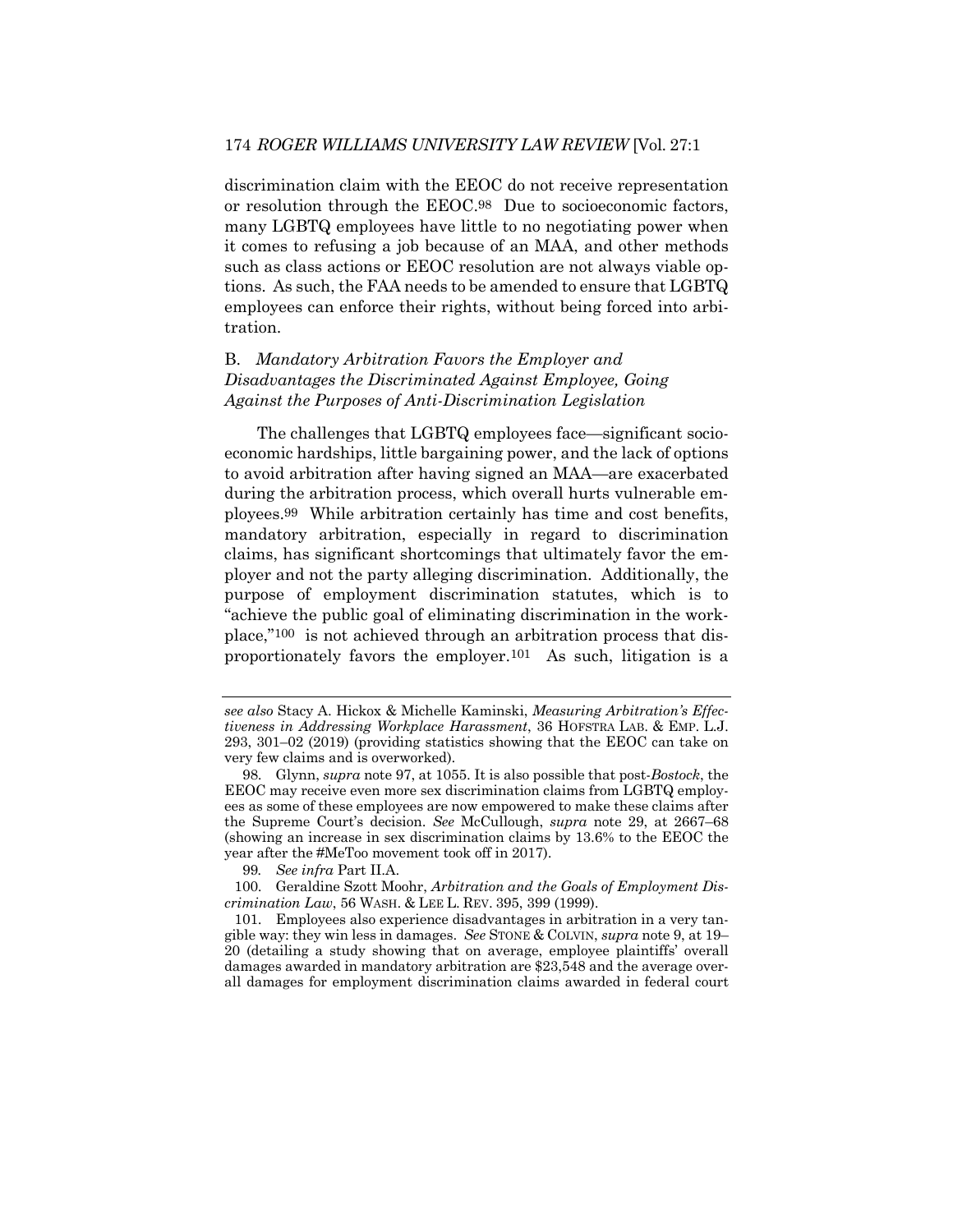more effective process for eliminating discrimination in the workplace because it deters employers from violating the law, educates the public, and creates precedent for future discrimination cases.102

LGBTQ employees are prevented from meaningfully asserting their post-*Bostock* rights when they are forced to arbitrate discrimination claims through a process that does not guarantee an extensive discovery process. Because arbitration is an informal process, as compared to litigation, it often lacks the discovery tools that allow employees to access enough evidence for a viable claim.103 Lack of discovery is particularly difficult on employees bringing employment discrimination claims because proving these claims requires evidence of disparate treatment, which in a post-*Bostock* claim means an LGBTQ employee would have to show that an employee who is of a different sex is being treated more favorably than they are and that the LGBTQ employee's membership in the protected class is the reason for the unfavorable treatment.104 Because discrimination claims require evidence of disparate treatment, "it is practically impossible to win without the right to use extensive discovery to find out how others have been treated."105 Further, since the employer sets the terms of the MAA,106 it will often impose provisions that "shorten statutes of limitations, alter the burdens of proof, limit the amount of time a party has to present his or her case, or otherwise impose constrictive procedural rules."107 Because the discovery process is imperative to obtain sufficient evidence in a discrimination claim to show disparate treatment, litigation is needed to allow the employee the time and ability to carry out full discovery in order to build the evidence for a viable claim.

are \$143,497. *Id.* at 20. In terms of win rates, the employee win rate in arbitration is nearly 36% lower than the employee win rate in federal court). *See id.*

<sup>102</sup>*. See generally* Szott Moohr, *supra* note 100, at 426–39.

<sup>103.</sup> Odessky, *supra* note 10.

<sup>104.</sup> Jennifer Isaacs, *Proving Title VII Discrimination in 2019*, AM. BAR ASS'N, https://www.americanbar.org/groups/young\_lawyers/projects/no-limits/proving-title-vii-discrimination-in-2019/ [https://perma.cc/ZU58-Q6K5] (last visited Oct. 5, 2021).

<sup>105.</sup> STONE & COLVIN, *supra* note 9, at 4.

<sup>106</sup>*. See id.*

<sup>107</sup>*. Id*.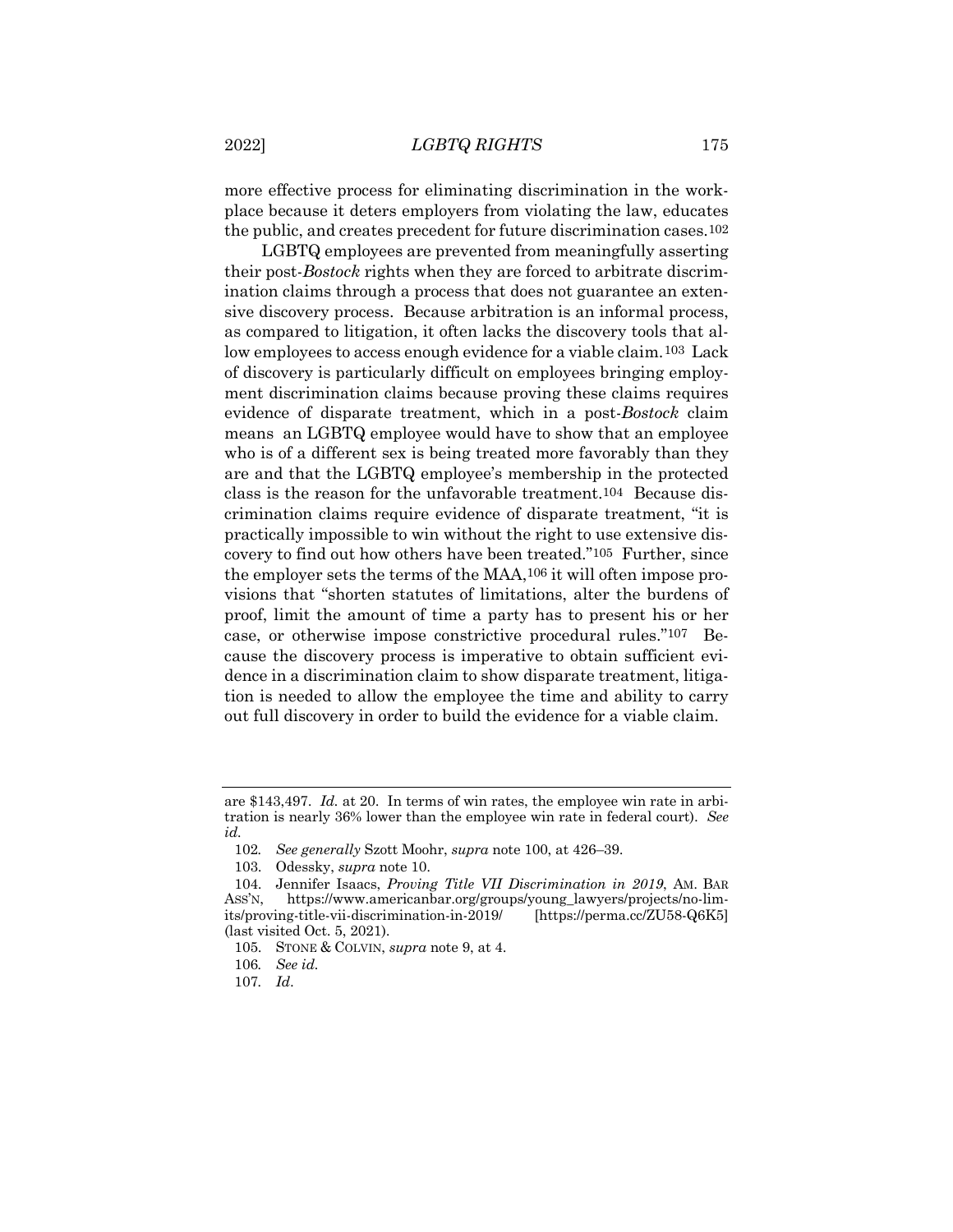#### 176 *ROGER WILLIAMS UNIVERSITY LAW REVIEW* [Vol. 27:1

Additionally, while privacy is cited as an advantage of arbitration, it arguably undercuts the policy goals of anti-discrimination statutes by funneling discrimination claims into private forums, away from the public eye. Unlike arbitration, civil litigation can deter employers who engage in serial discrimination by drawing attention to their misconduct; it also builds a public record of employer misconduct, allowing employees to access such information and more easily assist in identifying repeat patterns of discriminatory conduct.108 Further, litigating discrimination claims would help set favorable precedent, "produc[ing] published opinions that courts [would] infuse into public law."109 Since LGBTQ sex discrimination claims are "new" in the sense that there was only a patchwork of state workplace protections before, litigation is needed to establish precedent in this area. Not only does the private nature of arbitration hurt employees in being able to establish patterns of conduct and reliable precedent,110 but discrimination claims specifically require a level of publicity to address policy concerns. Discrimination claims are fundamentally different from other disputes because:

[P]rivacy causes greater concern when the subjects handled in arbitration affect public interests. That is, we care more when federal statutory claims such as employment discrimination are taken away from the public eye than when a dispute over the quality of soybeans shipped from Missouri to Nevada is handled privately.111

<sup>108.</sup> Laurie Kratky Doré, *Public Courts Versus Private Justice: It's Time to Let Some Sun Shine in on Alternative Dispute Resolution*, 81 CHI.-KENT L. REV. 463, 487–88 (2006) ("The confidentiality of the arbitral forum prevents other similarly situated claimants from learning of the existence or substance of a dispute. Arbitral privacy can thus deprive existing and potential claimants in litigation or arbitration of information and documents relevant to their claims, and it can impede them from proving a pattern or practice or intentional misconduct.").

<sup>109.</sup> Schmitz, *supra* note 82, at 1211.

<sup>110.</sup> Levinson, *supra* note 65, at 495 ("While arbitration often results in a private award, litigation of discrimination claims develops and refines legal precedent and educates the public about the legality of certain employment practices. This developed law not only governs future disputes, but also provides employers with guidelines for appropriate conduct and reinforces cultural norms that disavow invidious discrimination.").

<sup>111.</sup> Sternlight, *supra* note 45, at 1664–65.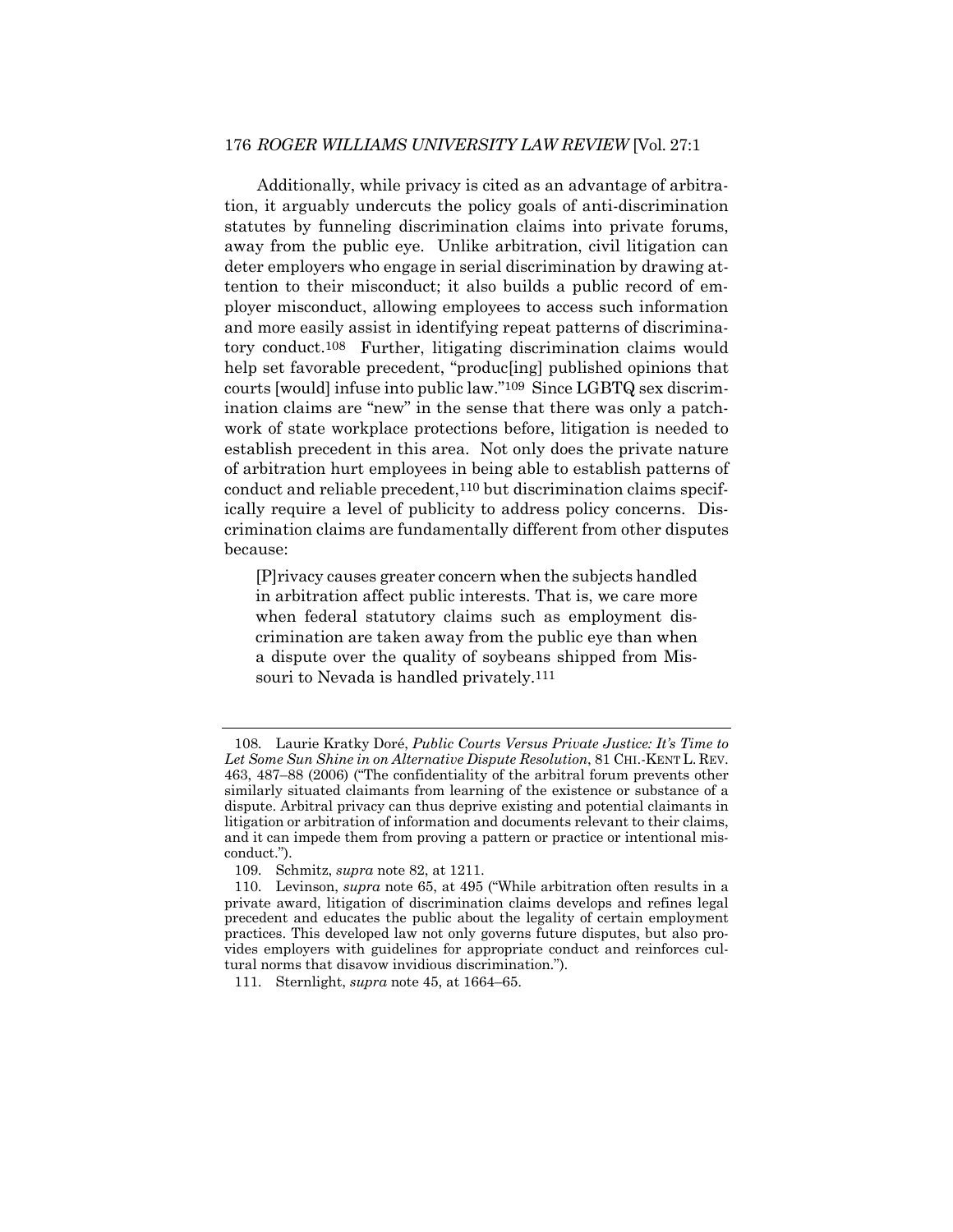Accordingly, the risks associated with the private arbitration of anti-discrimination claims are far greater than when, for example, commercial disputes are arbitrated.

In addition to privacy and discovery concerns, the fairness and impartiality of the arbitration process is called into question by the lack of diversity in the arbitration profession. Typically, arbitrators are former lawyers or judges, a pool that generally tends to be white males.112 Just 26% of members of the prestigious American Arbitration Association are "women and minorities," and the Association does not even provide data regarding race or LGBTQ status of its arbitrators.113 Further, because of issues such as the repeat player advantage,114 which shows that employers win more in arbitration because of the incentive of the arbitrator to rule in favor of the party who hired them,115 employers may intentionally avoid certain arbitrators or request from the arbitration organization a list of arbitrators with certain qualities such as experience as a judge or law firm partner, which are positions typically held by white men.<sup>116</sup> LGBTQ employees may be hesitant to bring a claim,

115*. Id.*

116. Smith, *supra* note 112. Because of the overall lack of diversity in the arbitration profession and requests by the employer of certain qualifications of arbitrators from the arbitration organization, the process of selecting an arbitrator "more often than not results in the selection of a white, male mediator." *Id.*

<sup>112.</sup> Paige Smith, *Lack of Arbitrator Diversity is an Issue of Supply and Demand*, BLOOMBERG L. (May 15, 2019, 6:04 AM), https://news.bloomberglaw.com/daily-labor-report/lack-of-arbitrator-diversity-is-an-issue-of-supplyand-demand [https://perma.cc/EBV4-HHTS].

<sup>113</sup>*. Diversity and Inclusion Initiatives*, AM. ARB. ASS'N, [https://perma.cc/6N24-DF7J] (last visited Sep. 9, 2021).

<sup>114.</sup> "Repeat player advantage" refers to the phenomenon wherein employers win more in arbitration because it is the employer who is essentially hiring the arbitrator, and as such, arbitrators are incentivized to rule in favor of the employer, a potential repeat customer, in order to increase their chances of being chosen to arbitrate for that organization again in the future. *See* STONE & COLVIN, *supra* note 9, at 20–23 (detailing a study of 2,802 mandatory employment arbitration cases decided between 2003 and 2014). This study showed that when an employer appears before an arbitrator the first time, the employee's chance of winning that case is 17.9%, which is still less than federal and state court win rates. *Id.* at 23. But, after the employer has appeared before the same arbitrator four times, the employee's chance of winning drops to 15.3%, and after an employer appears before the same arbitrator twentyfive times, the employee's chance of winning is just 4.5%. *Id.*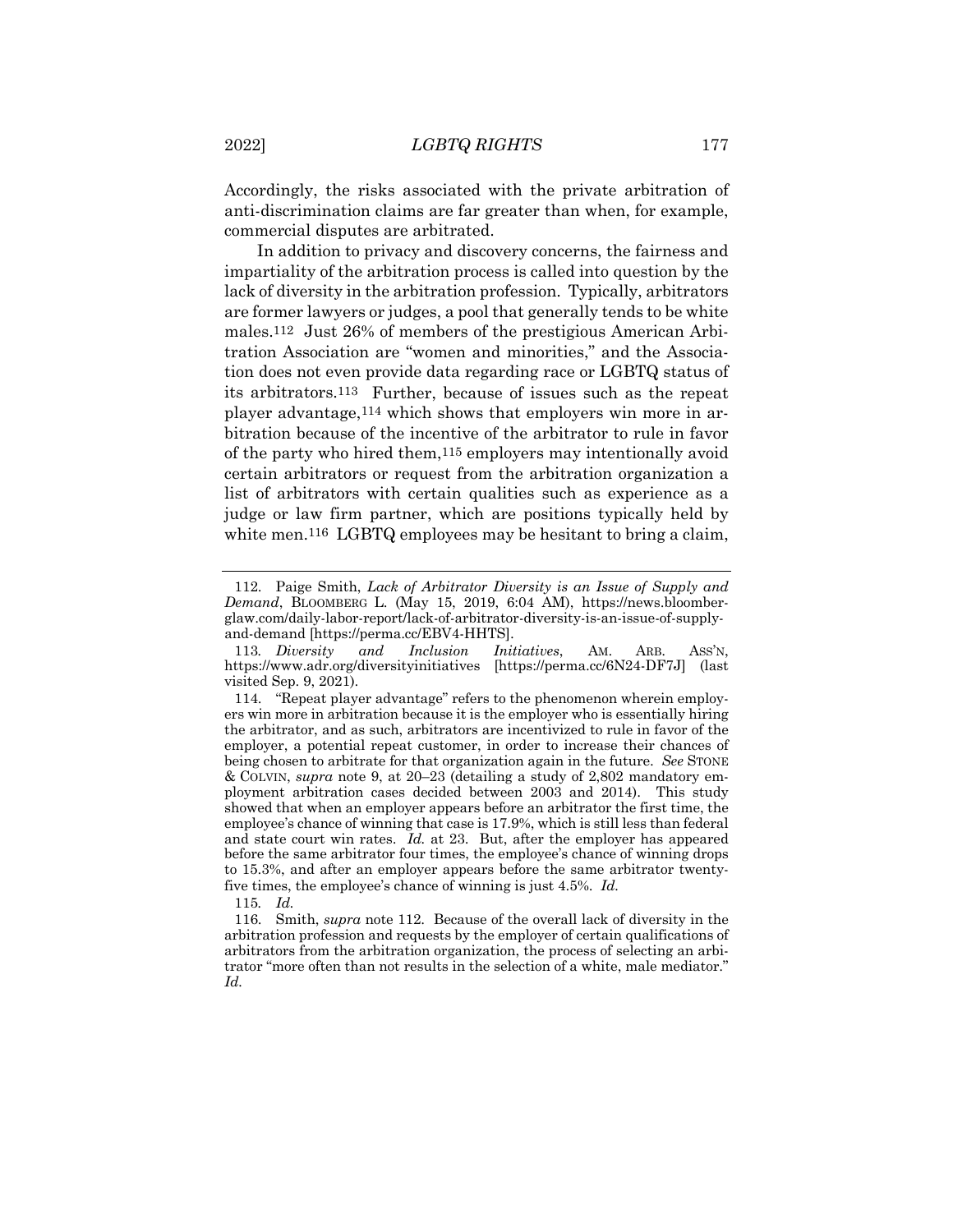or view arbitration as fair, if they are not likely to see themselves reflected in the process, or if they feel as though they may face discrimination from the arbitrator.117 Studies have shown that LGBTQ individuals are hesitant to engage in services such as healthcare due to fear of discrimination, lack of diversity, and absence of LGBTQ specific training in the medical profession.118 The lack of diversity in the arbitration field, and any field providing services to a diverse group of people boils down to trust. When it comes to addressing issues such as sex discrimination allegations, "it is important that parties feel that they can trust the neutral third party conducting their [arbitration] process, especially since many [arbitration] processes bring participants together behind closed doors and the discussions involve matters of crucial importance to the livelihood or identity of the parties involved."119

In addition, because LGBTQ employee protections varied so widely prior to *Bostock*, it is reasonable to surmise that a transgender employee in Alabama,120 where there were no protections for LGBTQ employees prior to *Bostock*, may be hesitant to bring a post *Bostock* sex discrimination claim against their employer in mandatory arbitration if the arbitrator (typically familiar with the employer) will likely be a white male who may have no prior experience arbitrating LGBTQ sex discrimination claims. This lack of diversity among arbitrators and the lack of experience in arbitrating *Bostock* sex discrimination claims, could further discourage vulnerable LGBTQ employees from pursuing discrimination claims if they know their only option for a "neutral" fact finder

<sup>117</sup>*. See* Sopan Deb, *Jay-Z Criticizes Lack of Black Arbitrators in a Battle Over a Logo*, N.Y. TIMES (Nov. 28, 2018), https://www.nytimes.com/2018/11/28/arts/music/jay-z-roc-nation-arbitrators.html [perma.cc/ 52P7-K6V4]. Rapper Jay-Z halted arbitration over a dispute with his clothing line after he was only able to find two qualified Black arbitrators out of a list of 100 provided by the American Arbitration Association. *Id.* Jay-Z's lawyer said this lack of diversity, "deprives litigants of color of a meaningful opportunity to have their claims heard by a panel of arbitrators reflecting their backgrounds and life experience." *Id*.

<sup>118.</sup> RYAN THORESON, HUM. RTS. WATCH, "YOU DON'T WANT SECOND BEST": ANTI-LGBT DISCRIMINATION IN US HEALTH CARE 13–14, 21, 25, 26 (Graeme Reid et al. eds., 2018).

<sup>119.</sup> Maria R. Volpe et al., *Barriers to Participation: Challenges Faced by Members of Underrepresented Racial and Ethnic Groups in Entering, Remaining, and Advancing the ADR Field*, 35 FORDHAM URB. L.J. 119, 121 (2008).

<sup>120</sup>*. See* Loerch, *supra* note 14, app. at 172.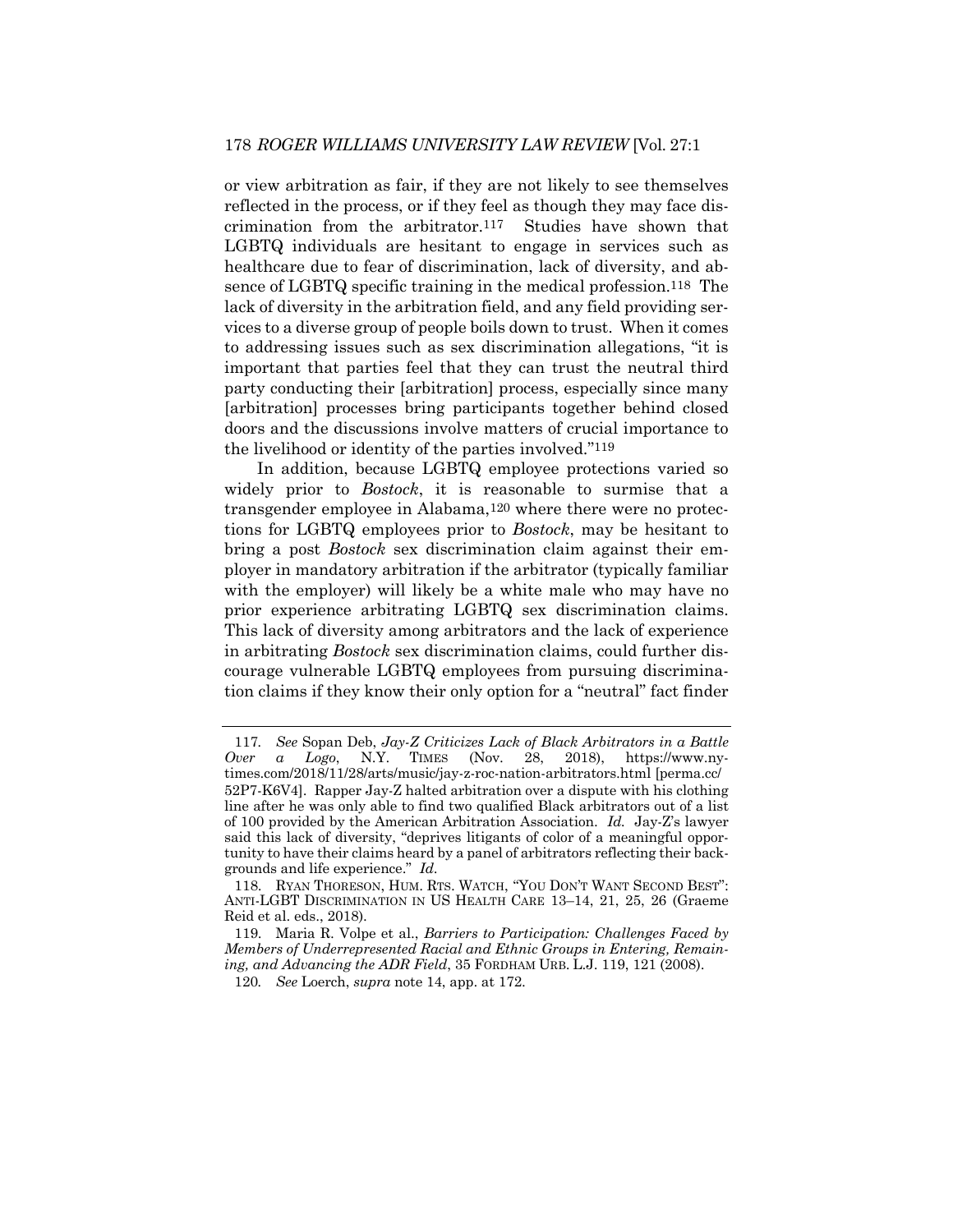is an arbitrator hired by their employer who will likely not reflect the background of the employee.

In summary, mandatory arbitration creates the upper hand for the employer by removing procedural safeguards such as discovery,121 as well as imposing privacy restrictions that prevent establishing precedent122 and identifying repeat discriminatory behavior by the employer.123 These advantages to the employer contradict the remedial and preventative goals of anti-discrimination legislation like Title VII in eliminating discrimination in the workplace.124 Further, the lack of diversity in the arbitration profession<sup>125</sup> creates a lack of trust in the arbitrator and arbitration process when minority employees, such as LGBTQ employees, do not see themselves reflected in the arbitrators that decide their claims. Due to the advantages mandatory arbitration gives to the employer to the detriment of the employee, this practice, especially in regard to arbitrating discrimination claims, needs to be eliminated.

## III. THE FAA NEEDS TO BE AMENDED TO EXEMPT SEX DISCRIMINATION CLAIMS, AND THE TIME IS NOW TO TAKE ADVANTAGE OF POLITICAL AND SOCIAL SUPPORT

As previously discussed, the Supreme Court has continued to broadly interpret the FAA as enforcing arbitration agreements in the employment context,126 and as largely preempting state laws regarding arbitration.127 However, even Justice Gorsuch in *Epic Systems* expressed concern regarding consequences of rigid adherence to a law enacted nearly a hundred years ago saying, "[y]ou

jumping in to help. . . .").

127*. See id. See generally* McCullough, *supra* note 29, at 2667–83 (detailing the likely preemption of state legislation in 2017–2018 in Washington, New York, California, and Massachusetts seeking to limit the scope of the FAA through various approaches); Erin Mulvaney, *Federal Arbitration Law Poses Barrier to #MeToo State Laws*, BLOOMBERG LAW (Aug. 7, 2019, 11:48 AM), https://news.bloomberglaw.com/daily-labor-report/federal-arbitration-lawposes-barrier-to-metoo-era-state-laws [https://perma.cc/G63L-NGPB] ("Absent a federal law change, arbitration is likely to prevail in court, despite states

<sup>121</sup>*. See* Odessky, *supra* note 10.

<sup>122.</sup> Levinson, *supra* note 65, at 495.

<sup>123.</sup> Kratky Doré, *supra* note 108, at 487–88.

<sup>124.</sup> Szott Moohr, *supra* note 100, at 399.

<sup>125.</sup> Smith, *supra* note 112.

<sup>126</sup>*. See supra* Part I.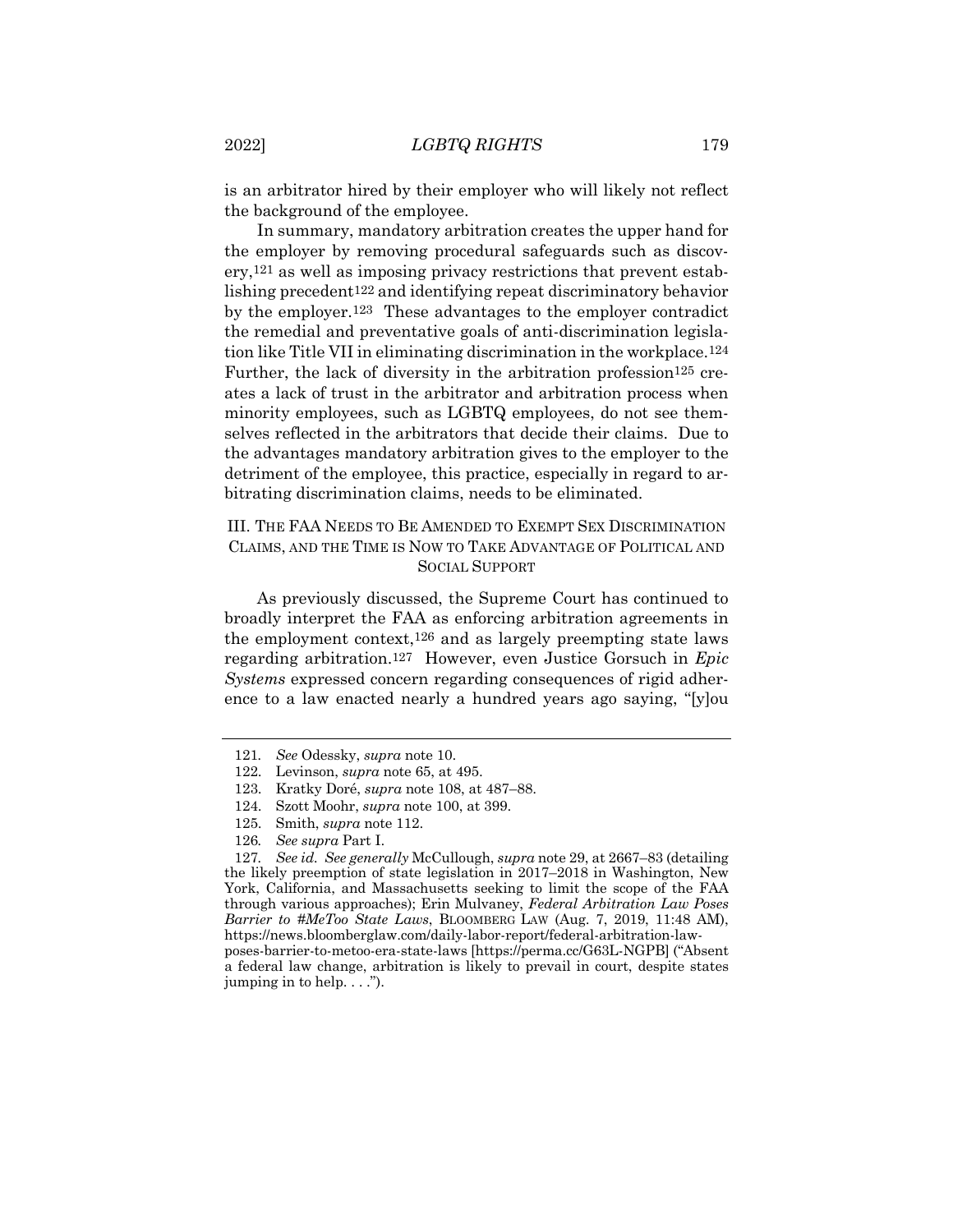might wonder if the balance Congress struck in 1925 between arbitration and litigation should be revisited in light of more contemporary developments."128 The Supreme Court, however, constrained by decades of precedent favoring arbitration, is not the forum where change addressing the contemporary issues created by the application of the FAA can be made. As Ruth Bader Ginsburg stated in her dissent in *Epic Systems*, "[c]ongressional correction of the Court's elevation of the FAA over workers' rights . . . is urgently in order."129 Accordingly, Congress is the only entity able to loosen the decades-long grip the FAA has imposed on some of America's most vulnerable workers.130

Similar to LGBTQ employees, members of other Title VII protected classes131 also experience socioeconomic hardships that affect bargaining power in the employment context as well as face practical and procedural disadvantages in the arbitration forum.132 As such, ideally, all Title VII discrimination claims would be exempt from MAAs in order to prevent employers from contracting around Title VII protections, to better serve the purposes of antidiscrimination legislation, and to put vulnerable employees on more equal footing with their employer when claims arise.133 However, this broader approach to amending the FAA was attempted most recently in 2019134 with the Forced Arbitration Injustice Repeal (FAIR) Act. The FAIR Act attempted to amend the FAA to

134. Similar laws have been proposed in the past and also have received little support due to the broad nature of the amendment. *See The Arbitration Fairness Act of 2007: Hearing on S. 1782 Before the Subcomm. on the Const. of the S. Comm. on the Judiciary,* 110th Cong. 3 (2007) (statement of Sam Brownback, Member, S. Comm. on the Judiciary).

<sup>128.</sup> Epic Sys. Corp. v. Lewis, 138 S. Ct. 1612, 1621–22 (2018).

<sup>129</sup>*. Id.* at 1633 (Ginsburg, J., dissenting).

<sup>130</sup>*. See id.*

<sup>131.</sup> 42 U.S.C. § 2000e-2(a) ("[R]ace, color, religion, sex, or national origin . . . .").

<sup>132</sup>*. See supra* Part II.

<sup>133.</sup> Freeman Peshehonoff, *supra* note 57, at 516 ("Title VII claims, as a whole, should not be subject to arbitration provisions. Such claims should be treated as they were under the *Alexander* rationale—separate. An exemption that prevents employers from contracting around Title VII protections would once again protect employees from harassment and discrimination and shine a light on the companies that perpetuate discriminatory behavior. Without this change, companies will continue to hide misconduct and employees will continue to suffer behind closed doors.").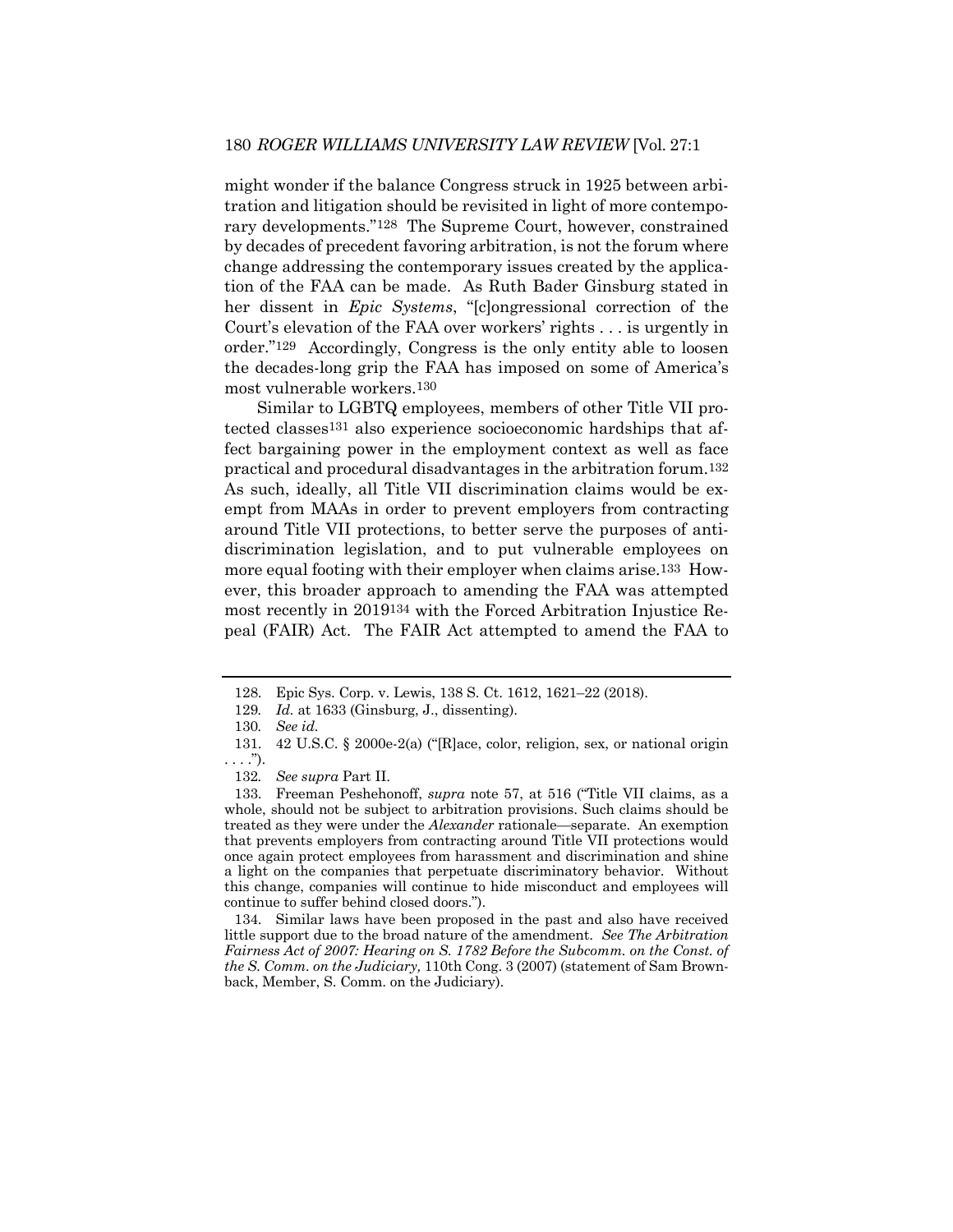"prohibit predispute arbitration agreements that force arbitration of future employment, consumer, antitrust, or civil rights [Title VII] disputes . . . ."135 While this sweeping legislation passed in the Democrat-controlled House of Representatives,136 the bill did not even come up for debate on the Senate floor because of its broad approach and lack of bipartisan support.137 Therefore, a more limited amendment to the FAA has a better chance of coming to fruition. Because LGBTQ discrimination claims are sex discrimination claims under *Bostock*, LGBTQ employees have a unique opportunity to capitalize on current political and social support to push for a narrow amendment to the FAA that would exempt only sex discrimination claims from mandatory arbitration.

Amending the FAA to exempt sex discrimination claims has had bipartisan political support in the past,138 but bolstered by current Democratic majorities in the House and Senate, as well as Democratic control of the presidency, the time to seize on political support to amend the FAA is now.<sup>139</sup> The Ending Forced Arbitration of Sexual Harassment Act (EFASHA),140 originally introduced by Senator Kirsten Gillibrand in 2017, provides the necessary language: "[N]o predispute arbitration agreement shall be valid or

<sup>135</sup>*. See* Forced Arbitration Injustice Repeal Act, H.R. 1423, 116th Cong. § 2(1) (2019).

<sup>136.</sup> Alexia Fernandez Campbell, *The House just passed a bill that would give millions of workers the right to sue their boss*, VOX (Sep. 20, 2019, 11:30 AM), https://www.vox.com/identities/2019/9/20/20872195/forced-mandatoryarbitration-bill-fair-act [https://perma.cc/P9MA-XZ4S].

<sup>137</sup>*. Id.*

<sup>138.</sup> McCullough, *supra* note 29, at 2675 ("House and Senate sponsorship for [EFASHA] did not follow strict party lines, indicating stronger bipartisan support").

<sup>139</sup>*. Congress Profiles*, U.S. HOUSE OF REPRESENTATIVES, https://history.house.gov/Congressional-Overview/Profiles/111th/ [https://perma.cc/

E84T-CVR4] (last visited Sep. 11, 2021) (the last time Democrats controlled the House, Senate, and Presidency was 2009–2011); Jacob Jarvis, *Democrats Set Sights on Holding Congress in 2022 as Fundraising Push Launched*, NEWSWEEK (Jan. 28, 2021, 8:30 AM), https://www.newsweek.com/democratsset-sights-holding-congress-2022-fundraising-push-launched-1565097 [https:// perma.cc/4JN3-8UUL] (the loss of even one Democratic seat in the 2022 election would erase Democratic control in the Senate and perhaps take away the opportunity to pass EFASHA).

<sup>140.</sup> Ending Forced Arbitration of Sexual Harassment Act, S. 2203, 115th Cong. (2017).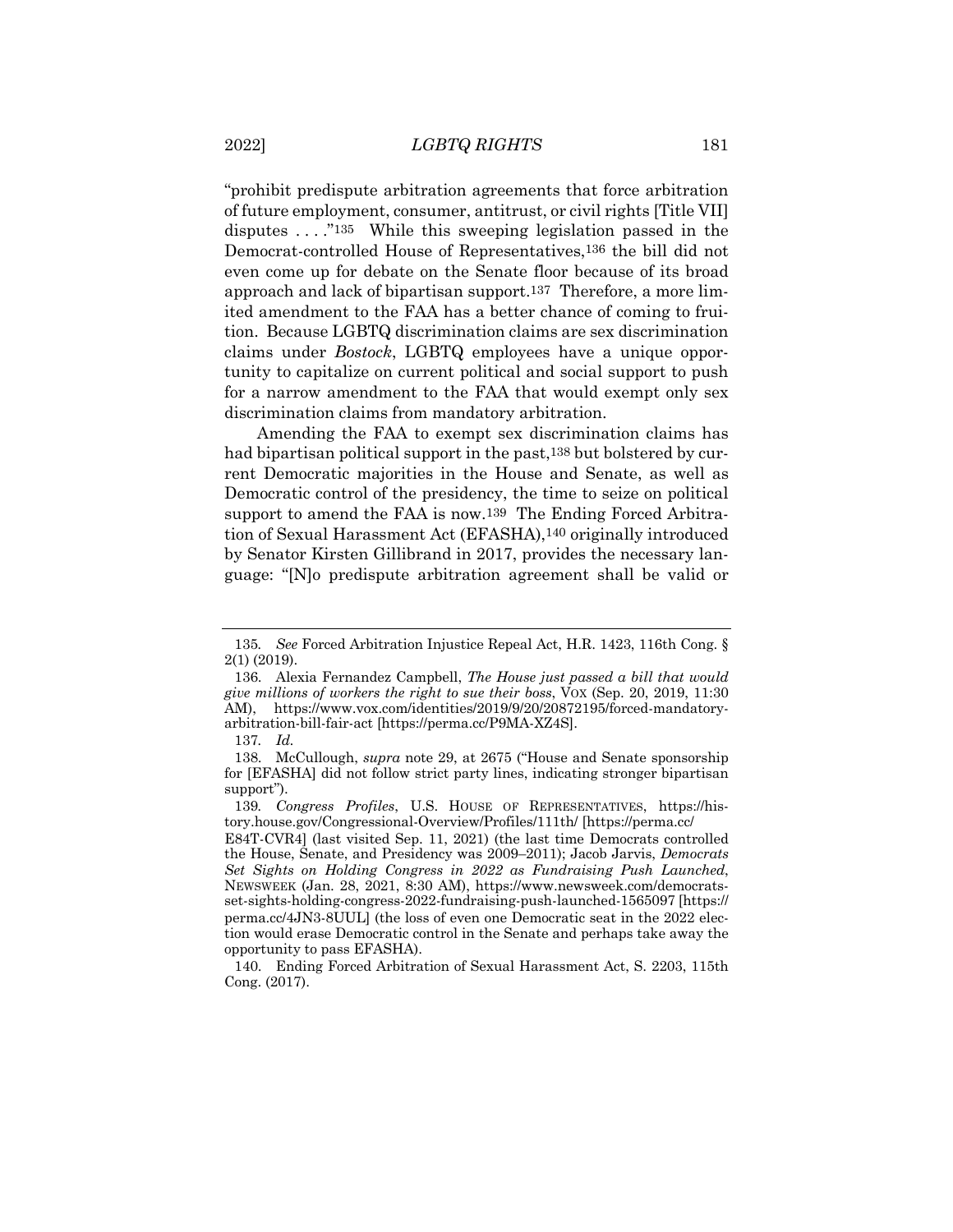enforceable if it requires arbitration of a sex discrimination dispute."141 The EFASHA further defines "sex discrimination dispute" to mean "a dispute between an employer and employee arising out of conduct that would form the basis of a claim based on sex under Title VII of the Civil Rights Act of 1964 . . . ."142

This bill garnered a fair amount of bipartisan support, including Republican Senator Lindsey Graham.143 However, the effort floundered because it lacked support from the White House and likely drew subtle pushback from the business community, although "business leaders were hesitant to publicly denounce [the bill] for fear of criticism that they were silencing victims of sexual harassment."<sup>144</sup> However, currently, with Democratic control of the Legislative and Executive branches of government, the EFASHA could come to fruition. Additionally, with the narrow scope of an FAA amendment, like the EFASHA, bipartisan<sup>145</sup> support is more likely and would fend off procedural hurdles and legislative non-starters such as the dreaded Senate filibuster,<sup>146</sup> which stands as an impediment to broader legislation, such as the FAIR Act.

Further bolstering the chances of passing narrow legislation exempting sex discrimination claims from the FAA is the growing

<sup>141</sup>*. Id.* at § 402(a).

<sup>142</sup>*. Id*. at § 401(2).

<sup>143</sup>*. S. 2342 (IS) - Ending Forced Arbitration of Sexual Assault and Sexual Harassment Act of 2021*, GOVINFO, https://www.govinfo.gov/app/details/ BILLS-117s2342is [https://perma.cc/3J77-234P] (last visited Oct. 5, 2021).

<sup>144.</sup> McCullough, *supra* note 29, at 2677.

<sup>145.</sup> Erik Encarnacion, *Discrimination, Mandatory Arbitration, and Courts*, 108 GEO. L.J. 855, 903 (2020) ("More recent bills [EFASHA] are far more likely to gain traction due to their bipartisan support and, not unrelatedly, their narrower scope . . . . To the extent that existing bipartisanship can be leveraged to reform the FAA, this piecemeal legislative reform looks more promising in the near term . . . .").

<sup>146</sup>*. See* Astead W. Herndon & Lisa Lerer, *Biden Won't Budge on the Senate Filibuster. Why Aren't Progressives Pushing Him?,* N.Y. TIMES (Jan. 27, 2021, 6:28 PM), https://www.nytimes.com/2021/01/27/us/politics/biden-filibuster. html [https://perma.cc/WA7C-BALV] ("[T]he [Senate's] sixty-vote threshold that has for years stymied expansive legislation . . . .")*. See generally* Alex Tausanovitch and Sam Berger, *The Impact of the Federal Filibuster on Policymaking*, CTR. FOR AM. PROGRESS (Dec. 5, 2019, 9:02 AM), https://www.americanprogress.org/issues/democracy/reports/2019/12/05/478199/impact-filibusterfederal-policymaking/ [https://perma.cc/AAN4-SK77].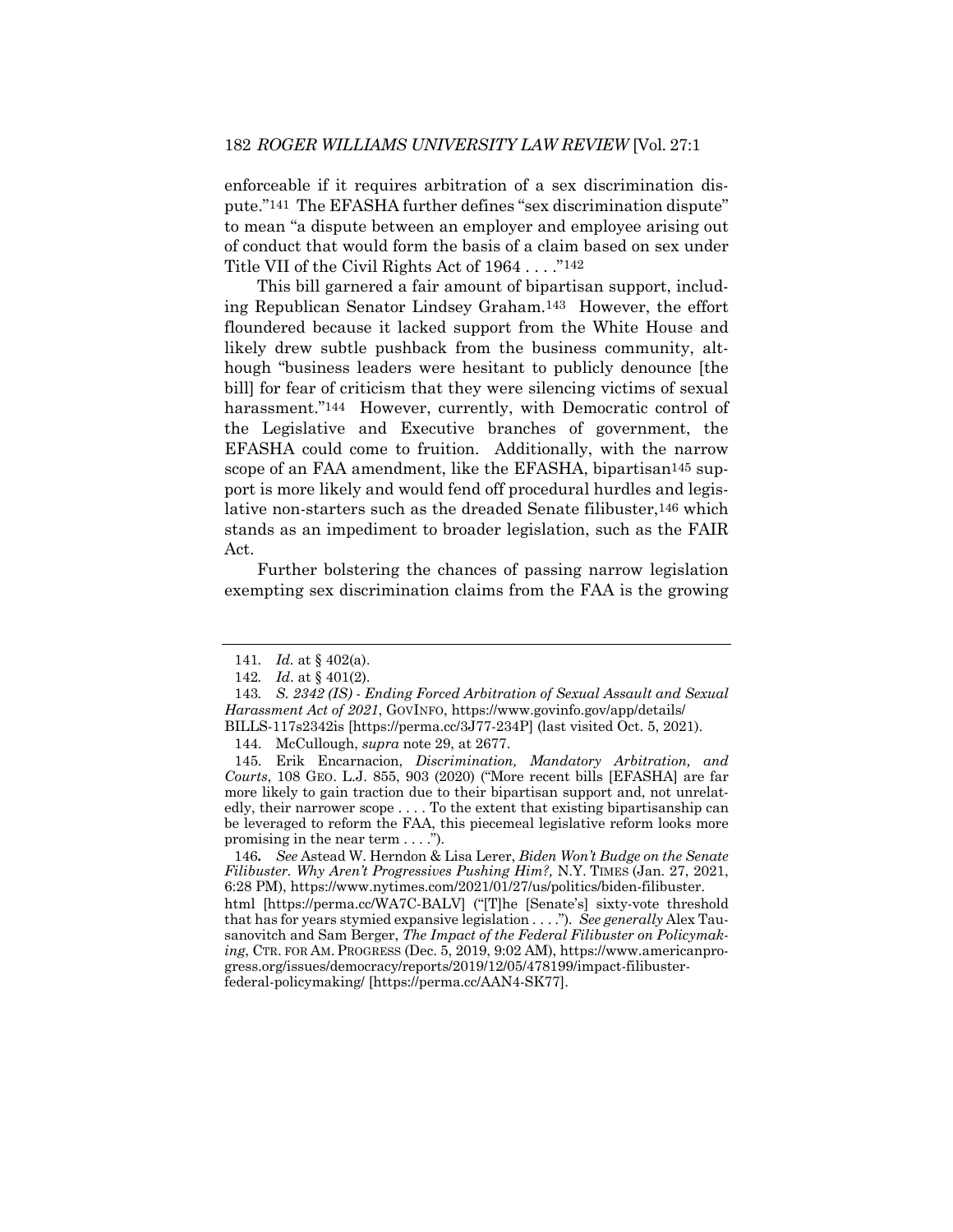social support from movements like #MeToo and Time's Up.<sup>147</sup> LGBTQ employees share many of the concerns addressed by these movements, including the conviction that mandatory arbitration protects perpetrators of sexual harassment and leaves victims with no recourse aside from stifling arbitration procedures.148 The pressure from these social movements in creating awareness, support, and change around the injustices that result from the mandatory arbitration of sex discrimination claims is evidenced by corporate responses to the movement.149 In just the past several years150 corporate giants like Google, Lyft, Uber, Facebook, and Airbnb have all, in varying forms, waived mandatory arbitration for employees bringing sexual harassment and/or discrimination claims.151 Notably, when the EFASHA was introduced in 2017, Microsoft became the first Fortune 100 company to publicly endorse the proposed legislation.152 All this to say, in addition to the political support previously discussed, current social movements provide LGBTQ employees with an array of allies who can help push for a narrow amendment exempting sex discrimination claims from the FAA. By capitalizing on this unique political and social climate, LGBTQ employees are ensured that *Bostock* Title VII sex discrimination protections are not thwarted by MAAs.

<sup>147</sup>*. See* Alix Langone, *#MeToo and Time's Up Founders Explain the Difference Between the 2 Movements and How They're Alike,* TIME (Mar. 22, 2018, 5:21 PM), http://time.com/5189945/whats-the-difference-between-the-metooand-times-up-movements/ [https://perma.cc/YF49-XYHN].

<sup>148</sup>*. See supra* Part II; Gretchen Carlson, *Gretchen Carlson: The Supreme Court Tried to End #MeToo. Here's How We're Fighting Back.,* FORTUNE (May 31, 2018, 11:06 AM), http://fortune.com/2018/05/31/gretchen-carlson-supremecourt-ruling-arbitration-metoo/ [https://perma.cc/5WXE-R4FT] ("Forced arbitration is a sexual harasser's best friend: It keeps proceedings secret, findings sealed, and victims silent.").

<sup>149</sup>*. See* McCullough, *supra* note 29, at 2683–85.

<sup>150</sup>*. Id*. at 2683–84 (most of these corporate measures were introduced in 2018, after the EFASHA was unsuccessful in 2017).

<sup>151</sup>*. Id*.

<sup>152</sup>*. Id*. at 2683; Brad Smith, *Microsoft Endorses Senate Bill to Address Sexual Harassment,* MICROSOFT: ON THE ISSUES (Dec. 19, 2017), https://blogs.microsoft.com/on-the-issues/2017/12/19/microsoft-endorses-senate-bill-addresssexual-harassment/ [https://perma.cc/ND4X-NZV4].